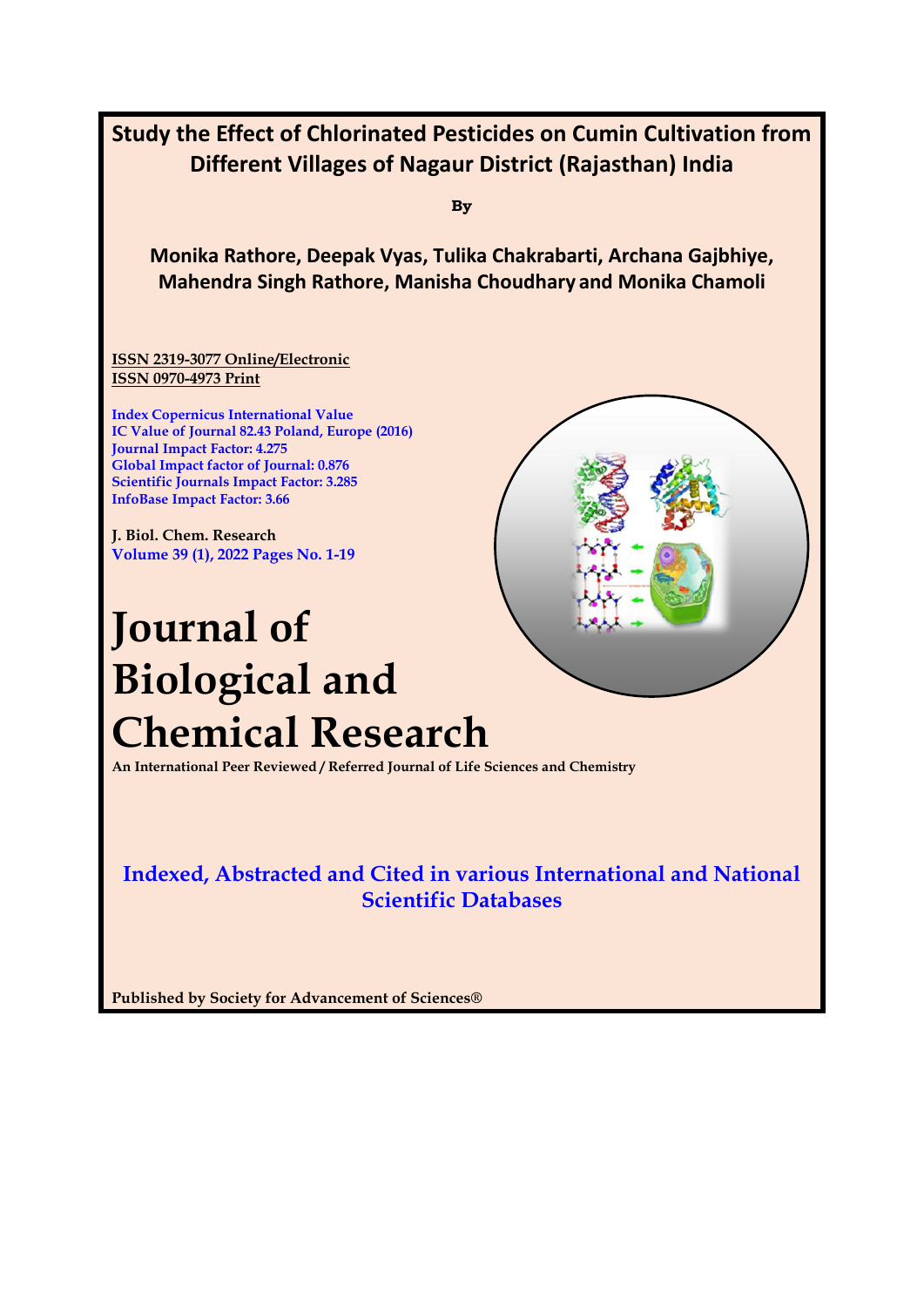**J. Biol. Chem. Research. Vol. 39, No 1, 1-19, 2022 (An International Peer Reviewed / Refereed Journal of Life Sciences and Chemistry) Ms 39/01/0101/2022 All rights reserved ISSN 2319-3077 (Online/Electronic) ISSN 0970-4973 (Print)**





**Ms. Monika Rathore http:// [www.sasjournals.com](http://www.sasjournals.com/) http:/[/ www.jbcr.co.in](http://www.jbcr.co.in/) [jbiolchemres@gmail.com](mailto:jbiolchemres@gmail.com)**

**Received: 24/12/2021 Revised: 09/01/2022 Accepted: 10/01/2022**

**RESEARCH PAPER**

# **Study the Effect of Chlorinated Pesticides on Cumin Cultivation from Different Villages of Nagaur District (Rajasthan) India**

**Monika Rathore, Deepak Vyas, \*Tulika Chakrabarti, \*Archana Gajbhiye, \*\*Mahendra Singh Rathore, \*\*\*Manisha Choudhary and \*\*\*\*Monika Chamoli Department of Chemistry, Sir Padampat Singhania University, Udaipur, (Rajasthan) India \*\*Department of Biotechnology, Sir Padampat Singhania University, Udaipur, (Rajasthan) India**

**\*\*Department of Zoology, S.B.R.M Govt. P.G. College, Nagaur (Rajasthan) India \*\*\*Department of Chemical Sciences, School of Basic and Applied Sciences, Central University of Punjab, Bathinda, (Punjab) India \*\*\*\*Department of Applied Sciences, Pt LR College of Technology, Faridabad, (Haryana) India**

# **ABSTRACT**

*In this Study, eight villages of Nagaur district were selected to see the effect of chlorinated pesticide in the production of cumin. One field is selected from each village and make four plots in that field, in which P-1 plot is treated as normal, P-2 plot is treated with pesticide, P-3 plot is treated with bio fertilizer and P-4 plot is treated with both pesticide and bio fertilizer. In cumin seed treatment, Ampligo is used as insecticide and PSB as bio fertilizer, Tubeconozole as fungicide in soil treatment and Trichodermaviridi as bio fertilizer. The production of P-4 plot of each village in cumin study was good as it used both pesticide and bio fertilizer and the lowest production was in P-1 plot of each village as no chemicals were used in it. The mean value of Total Production and Profit Cost Ratio in cumin studies obtained as follows. The mean value of the four plots of the total production is as follows P1- 5.53, P2- 8.66, P3 – 6.98 and P4 – 10.34q/ hc. The mean value of the four plots of Profit Cost Ratio is as follows P1- 3.43, P2- 3.72, P3 – 3.07 and P4 – 4.31.* 

*Keywords: Cumin, Seed Germinations, Growth Parameters, Yield Parameters, Economical Parameters, Seed Treatments, Soil Treatment, Ampligo, Tubeconozole, PSB, Trichodermaviride, Yield Seeds weight, Straw weight, Seed weight, Chemical Spray and Seed variety GC-4 etc.*

**J. Biol. Chem. Research 1 Vol. 39 (1) 1-19 (2022)**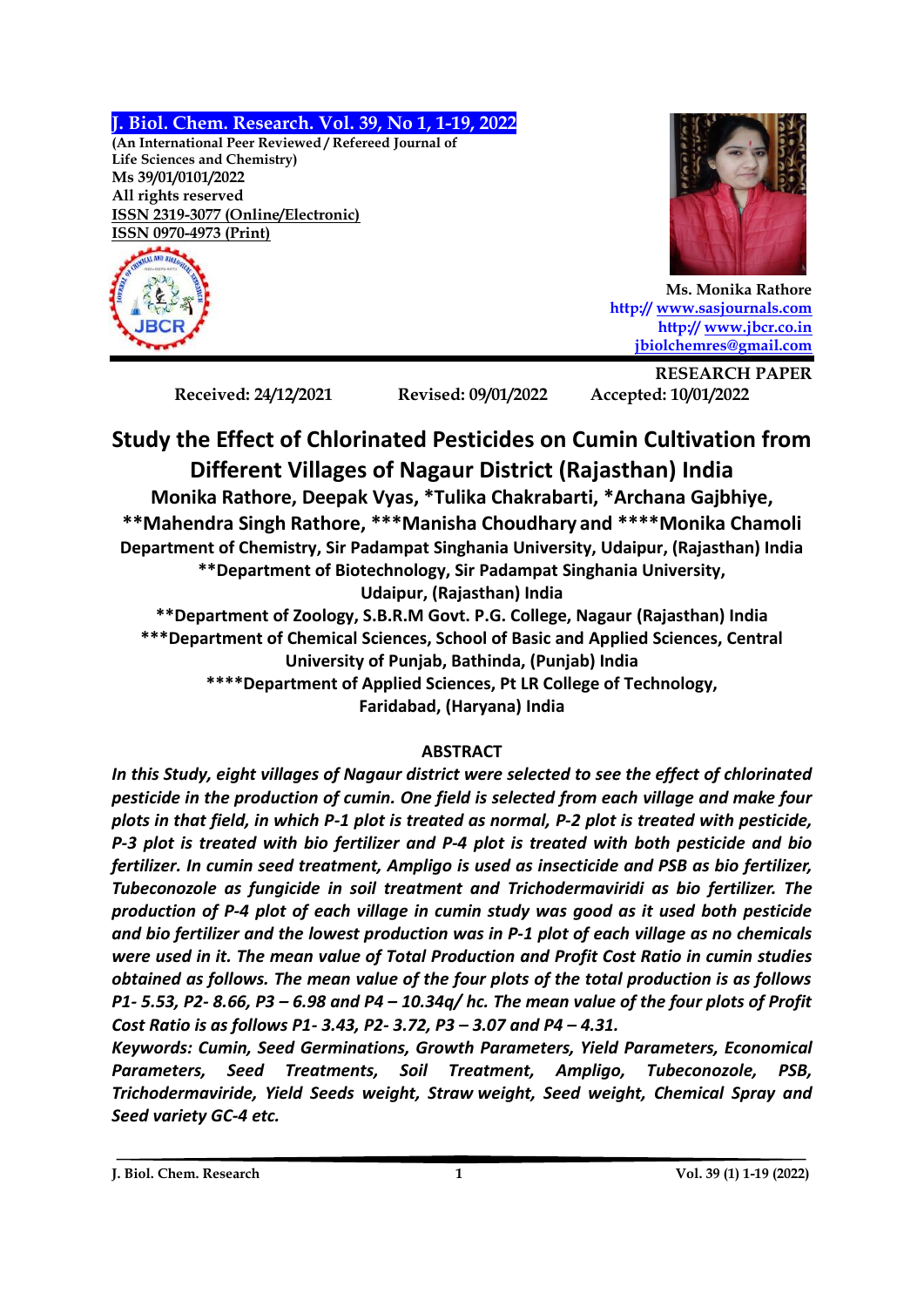## **INTRODUCTION**

Nagaur district is in the central part of Rajasthan. It is bounded in the north by Bikaner and Churu districts, in the east by Sikar and Jaipur, south by Pali and Ajmer districts and the western boundary is bounded by Jodhpur district. The Map Position of Nagaur District. It's 26° 24' to 27° 42' north latitude and 73° 04' to 75° 22' east longitude. Total Area of Nagaur District - 17,805 sq km. Nickname of Nagaur - Ahichhatrapur, Metal City or City of Tools. Total Forest Area in Nagaur 235.93 sq km. Agricultural activities may result in a decrease in soil organic carbon (SOC) in cultivated soils in comparison with their non-cultivated counterparts when losses are not sufficiently compensated by inputs. Tillage and the progressive replacement of organic amendments by inorganic fertilizers are among the processes that have contributed to the loss of soil organic matter (SOM) in cropped soils. Given the key role of organic matter in soil functions and agricultural sustainability, the maintenance of appropriate soil organic matter levels is essential to ensure soil quality and sustainability of soil use (Barral et al. [2009\)](https://link.springer.com/article/10.1007/s40093-019-0246-x#ref-CR3). Urban wastes and in particular municipal solid waste (MSW) are interesting sources of organic matter for agricultural soils now that urban areas are increasing at expenses of rural areas. Through composting, urban wastes can be transformed in safe soil amendments (Farrell and Jones [2009\)](https://link.springer.com/article/10.1007/s40093-019-0246-x#ref-CR11) that have been demonstrated to be of use in low-fertility, degraded or low-quality soils, where nutrient and organic matter inputs are necessary to restore productivity (Hargreaves et al. [2008;](https://link.springer.com/article/10.1007/s40093-019-0246-x#ref-CR16) Park et al. [2011;](https://link.springer.com/article/10.1007/s40093-019-0246-x#ref-CR33) Paradelo [2013;](https://link.springer.com/article/10.1007/s40093-019-0246-x#ref-CR24) Rady et al. [2016\)](https://link.springer.com/article/10.1007/s40093-019-0246-x#ref-CR34). Notwithstanding, the problem with urban wastes is growing and compost use should be envisaged also for agricultural soils that do not necessarily need an increasing of fertility or organic matter content. In this case, potential negative effects of urban wastes, such as excess nutrient leaching or accumulation of potentially toxic elements, must be taken into account. When working with degraded systems, where soil fertility must be restored before any other consideration, these potential drawbacks can be considered a minor concern. In turn, if MSW composts are to be used in fertile soils with soil functions other than plant production in mind, environmental issues gain relevance. In this sense, the general objective of this work was to know what happens in very fertile and organic matter-rich soils: whether, in this case, the potential advantages of composts beyond plant yield have more weight than the associated risks. Pesticides are considered to be indispensable for the production of a crop. Crop production is seriously affected by insect pests and diseases. Due to plant pests and diseases 20 to 40 percent of the crop yields are reduced globally (Agarwal et al., 2015 and Agarwal, S., 2000). To overcome these situations farmers are using pesticides as it is the most convenient and

economical way to control the insect pests and diseases. The remaining residues of pesticides on harvested crops have a deleterious effect on humans and the environment. On the other hand, pesticides play a key role to control the insect pests and diseases. Cumin (*Cuminum cyminum* L.) commonly named as jeera is one of the prominent seed spice crops with good export potential and extensive domestic use (Spice Board of India, 2015). It is widely used as an organoleptic nutritional ingredient in food cuisines and savouries along with its inbuilt medicinal importance (Mathe, Akos, 2015). Cumin in particular is a high value seed spice which covers quite an area under cultivation in arid and semi-arid parts of Rajasthan and Gujarat. As evident, a variety of diseases and insect-pest are rampant on this crop during its cultivation such as wilt, blight, powdery mildew and insect infestation by aphids and thrips in moderate to severe form.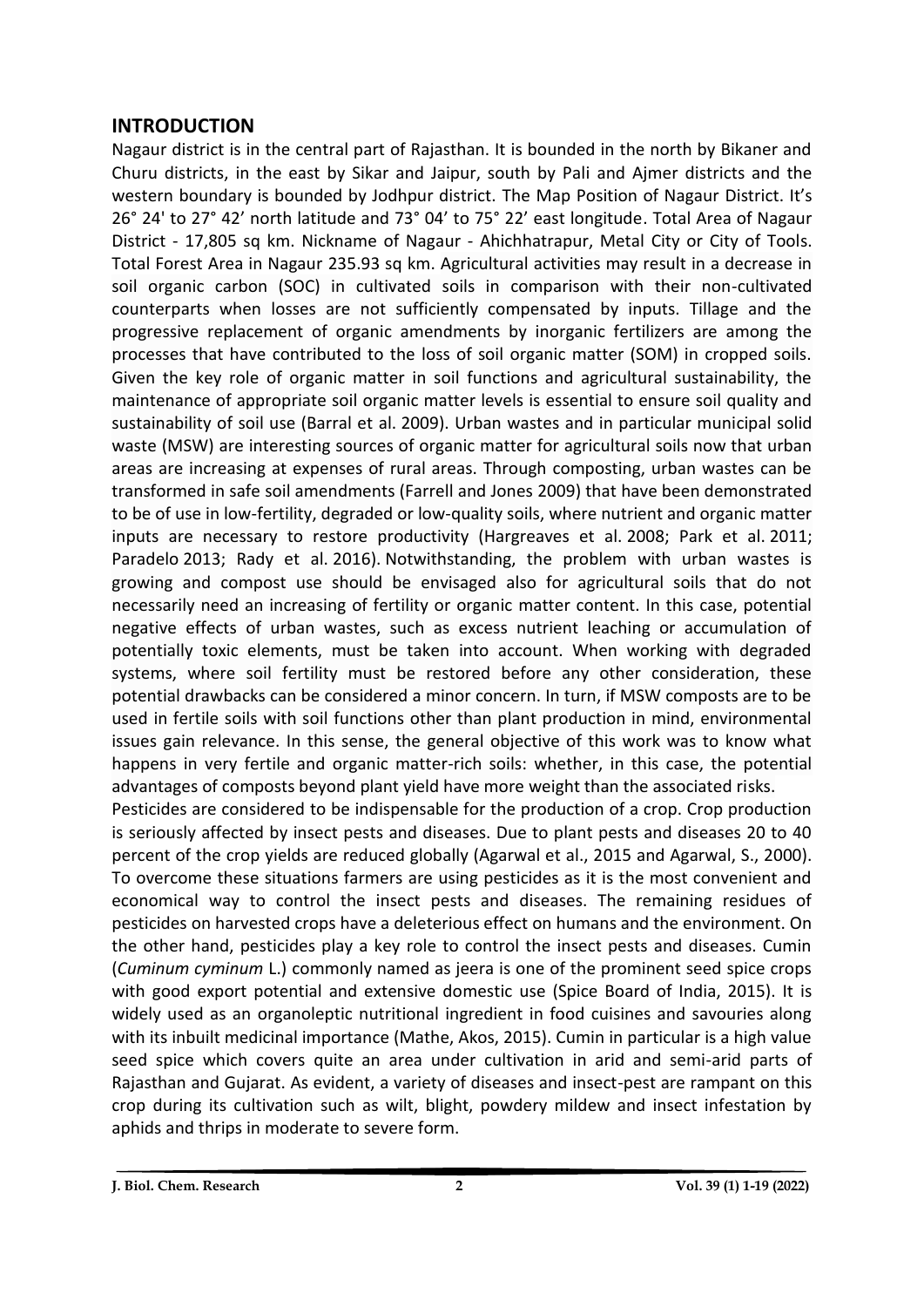An array of fungicides and insecticides are used to control these diseases. Due to lack of education, the farmers of our country do not follow the prescribed dosages and use pesticides at any stage of the crop without any awareness of the residues and their ill effects on human health. Pesticide residues in these commodities if present beyond a prescribed limit (MRL) results in decline of produce quality hindering consumption at domestic and international level (Handa, et al., 1999; William et al., 2005 and Anonymous, 1993). To prevent serious pesticide residue issues following pre harvest interval (PHI) is the utmost requirement, so that the residue hazard can be controlled as well as the stakeholder can be suitably educated for opting scientifically developed and justified pesticide spray schedules preventing from higher residue in the harvested produce for better value to their produce and protecting health issues in the consumption chain. Pre harvest interval (PHI)/with-hold period (WHP) are harvesting restrictions that state when a crop can be harvested after a pesticide application. Research determines how long it takes for a pesticide to break down to below the maximum residue limit (Prodhan, 2018). This period is called the pre-harvest interval/with-hold period (WHP) or days-before-harvest for crops. To evaluate the efficacy and residue status for good quality cumin cultivation in the country, experimental trials for two years (2017- 2019) were conducted at ICAR-NRCSS, Ajmer farm with the pesticide molecules Dimethoate, Thiamethoxam, Acetamiprid, Mancozeb and Difenoconazole. India, 'the land of spices' enjoys a pre-eminent position in the worlds spice trade. Over 60 per cent of all spices are grown in India in almost every State and Union Territory. It is mostly cultivated in arid regions of Gujarat and Rajasthan state where agro climatic and edaphic conditions are most congenial to cumin cultivation. Average yield of cumin is 0.5 t/ha, which is quite low, and can be potentially increased to 0.7-0.8 t/ha by protecting the crop against pests and disease and by using improved varieties. Among various pests aphids [Myzuspersicae (Sulzer) and Hyadaphiscoriandri (Das)] has been reported as major pest of cumin. Aphid has been observed to attack 220 host plants belonging to 46 families throughout the world [1]. Owning to high rate of reproduction of this pest and continuous misshaping of the flower, the grain formation is very much reduced. In case of severally infested umbels, the seed not set at all or poorly developed. Secondly, they excrete honeydew like substance. The excessive excretion of honeydew by the aphids led to growth of black sooty mould on the leaves which inhibit the photosynthetic activity of the plants. Thus, it is posing a threat to cumin cultivation under Gujarat conditions. Lonely dependence on synthetic chemical for the control of aphid is very well known. In spite of regular occurrence of aphid in cumin growing regions, no any systemic work has been done on various aspects of such an important pest of cumin in Gujarat State. Keeping this in view, to overcome lacunae and to develop an effective pest management strategy, the present study was carried out with an objective of evaluation of the efficacy and economics of different insecticides against aphid on cumin grown in middle Gujarat. Cumin (*Cuminum cyminum* L.,  $2n = 2x = 14$ ) is an industrially important seed spices belonging to the family Apiaceae. This aromatic herbaceous plant is cultivated for drug and essential oil production and for extraction of important secondary metabolites (Heidari and Sadeghi, 2014; Bharti et al., 2018). Cumin is also used in beverages, liquors, toiletries and perfumery (Kumar et al., 2015). It has several beneficial medical characteristics such as reducing blood pressure and improving eyesight together with antimicrobial and anti-inflammatory effects (Konczak and Zhang, 2004; Walter et al., 2008; Alinian et al., 2016).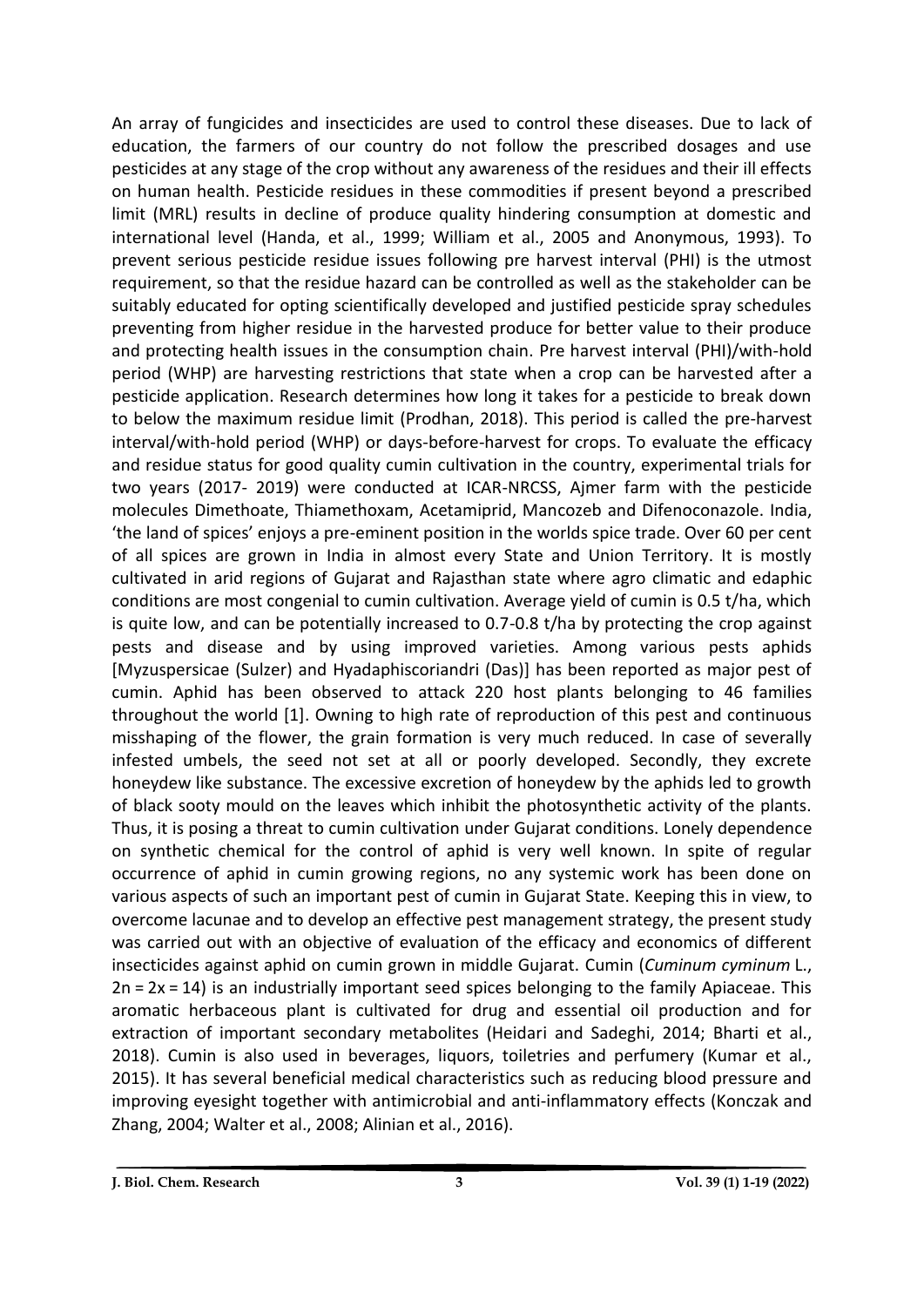The market for herbal medicines and remedies is estimated to reach above \$107 billion (Joshi and Shankar, 2015; Riasat et al., 2018; Varma and Shirivastava, 2018). Singh et al. (2017) reviewed the beneficial characteristics of cumin as an important herb and industrial species coming under the category of traditional spice in middle ages. Asia, Middle East and North Africa and specifically India and Iran have been identified as the largest producers and exporters of cumin seed and products (Lim, 2012; Bharti et al., 2018). Cumin cultivation area in Iran was around 0.04 million hectares in 2010 with an average seed yield of 500– 1500 kg/ha in the rainfed and irrigated conditions, respectively (Ghasemi Pirbalouti, 2010). In Iran, the province Kerman is known as the most important center of cumin cultivation and diversity with significant contribution to economy of local farmers (Baghizadeh et al., 2013; Parashar et al., 2014). However, this region receives low annual precipitation and experiences periodic summer drought. Drought is one of the most important factors limiting the survival and growth of plants in arid and semi-arid regions. Cumin with short growth season of 100–120 days requires low supplemental irrigation (Kafi, 2002). This shows the need for better understanding the genetic basis of drought tolerance in cumin which is a prerequisite for development of superior genotypes through conventional and advanced breeding methods (Khaled et al., 2015). However, little information is available with respect to identification of genomic regions possessing important functions in tolerance or defence reactions against water limited conditions (Lee et al., 2011; Ebrahimi et al., 2017). Markerassisted selection (MAS) is one of breeding tools whereby molecular markers are used for the indirect selection of drought tolerance (Collard et al., 2005). This method has been widely used in breeding crop plants to enhance disease resistance, quality traits and tolerance to biotic or abiotic stresses (Adams et al., 1991; He et al., 2014). The scope for genetic improvement of cumin is limited because information on genetic diversity and its intra specific relatedness is inadequate (Parashar et al., 2014).

Polymorphism in DNA markers are used for mapping quantitative traits loci (QTL), association analysis and dissecting genetic control of complex quantitative traits (Heidari et al., 2011, 2012; Tahmasebi et al., 2017; Varma and Shirivastava, 2018; Bharti et al., 2018). In linkage analysis, QTLs are typically localized at large intervals of 10 to 20 cM which is mainly due to limited number of recombination events occurred during the construction of mapping populations (Doerge, 2002; Holland, 2007). Alternatively, association analysis study can be used to test for association between DNA markers and QTLs when pedigree- based segregating populations are not available (Korir et al., 2013). Association analysis is a linkage disequilibrium-based (LD) method being used for estimation of the relationship between phenotypic and genotypic variations (Flint-Garcia et al., 2003). The goal of association analysis which is rely on marker-trait associations (MTAs) in diverse populations is to discern genomic regions that could either be markers, genes or QTL associated with traits for marker-assisted breeding, gene discovery or gene introgression (Edae et al., 2014; Mwadzingeni et al., 2017). Molecular breeding studies on cumin have been mainly limited to genetic diversity assessments and gene transformation but less-efforts have been devoted to mapping QTLs for agronomic traits in this species (Kermani et al., 2006; Pezhmanmehr et al., 2009; Rostami-Ahmadvand et al., 2013; Parashar et al., 2014). In Mortazavian et al. (2018), grain yield of cumin ecotypes was assessed and no molecular analysis was performed to validate genetic variation.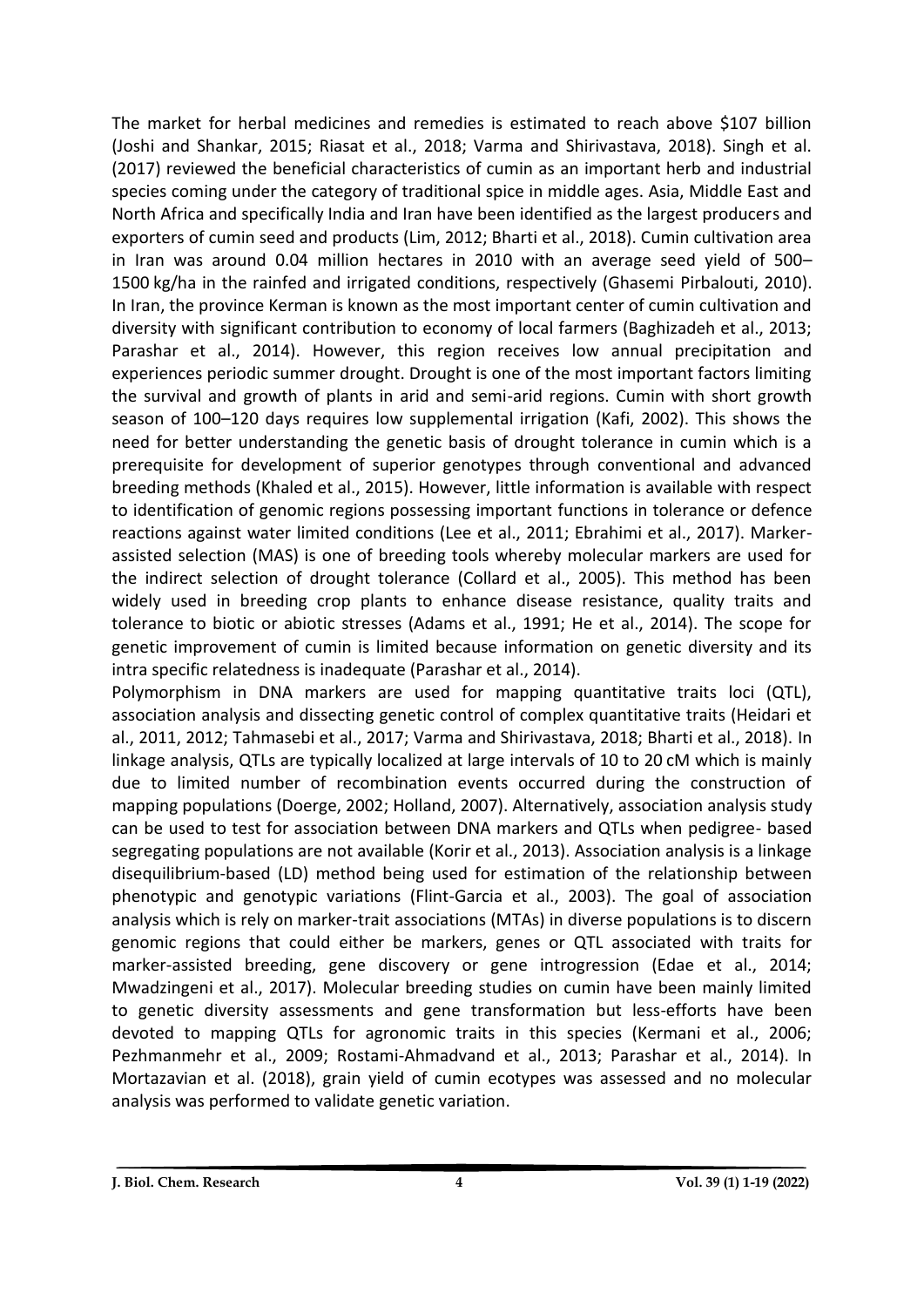In another study, seed yield components and several morphological traits were evaluated in cumin and heritability and genetic variation parameters were estimated through biometrical genetics methods (Meena et al., 2016). Recently, Pandey et al. (2016) transformed cumin using *SbNHX1* gene, cloned from an extreme halophyte *Salicornia brachiate*, with the aim of enhancing salinity tolerance. Among DNA markers, the complementary DNA (cDNA) amplified fragment length polymorphism (AFLP) is less labor-intensive mRNA fingerprinting method used for detection of differentially expressed genes and mapping QTLs (Baisakh et al., 2006). This method is a robust and high-throughput genome-wide expression tool for gene discovery, where prior knowledge of the sequences of a species is rare and not a prerequisite (Breyne and Zabeau, 2001). It is able to identify rare transcripts expressed in response to various treatments including biotic and abiotic stresses. Molecular characterization of the genotypes gives specific information about the extent of genetic polymorphism that helps in the development of cumin cultivar and a suitable breeding program (Parashar et al., 2014). Identification of accurate MTAs with low false positive rate depends on use of high power statistical analysis. The general linear model (GLM) and mixed linear model (MLM) methods have been widely applied for association analysis in crop plants (Dadras et al., 2014; Kumar et al., 2015; Ebrahimi et al., 2017). For cumin researchers willing to define and score a phenotype across many individuals, association analysis presents a powerful tool to reconnect a trait of interest back to its underlying genetics (Korte and Farlow, 2013).

To our knowledge, there is no report on association analysis of quantitative traits with respect to cDNA-AFLP in cumin (Parashar et al., 2014). As the first report of association analysis in cumin, the objectives of the present study were, (i) to investigate genetic variation of traits under normal irrigation and drought conditions, (ii) to dissect genetic structure of cumin populations through analysis of polymorphism in cDNA-AFLP fragments in a cumin and (iii) to identify reliable MTAs with respect to several important quantitative traits including seed yield for possible use in marker-assisted selection (MAS) practices in breeding for the improvement of drought tolerance in cumin.

## **LITERATURE REVIEW**

Pesticides residues were estimated in some commonly used medicinal plants collected from different markets in Jeddah, Saudi Arabia, these are; (Rosemary; *Rosmarinus officinals* L. and Sage; *Salvia officinals* L.), family Lamiaceae, (Anise; *Pimpinella anisum* L., Caraway, *Carumcarvi L.* and Cumin; *Cuminum cyminum* L.) family Apiaceae, (Cinnamon; *Cinnamom umverum* L.) family Lauraceae, (Ginger; *Zingiber officinale* Roscoe) family Zingiberaceae and (Tea; *Camellia sinensis* L.) family Theaceae. It was found that Malathion, Pirimiphos-methyl and profenofos predominated in most all investigated samples while fungicides were detected only in Cumin and Caraway samples in the form of azole compounds. (Tebuconazole, propiconazole, flusilazole, difenoconazole) carbamate compounds (carbendazim) and other fungicides (iprodione, azoxystrobin, metalaxyl, flusilazole, thiophanate-methyl, ticyclazole, kresoxim-methyl and pendimethalin). Insecticides were dominated in Cumin, Caraway, Anise, Rosemary, Tea and Sage samples and mainly organophosphates (malathion, chlorpyrifos, profenofos, pirimiphos-methyl, ethion. The Ginger samples were free from pesticides while Cinnamon samples showed only the chloropyrifos LOQ But in Anise difenoconazole it was only in a huge amounts of medicinal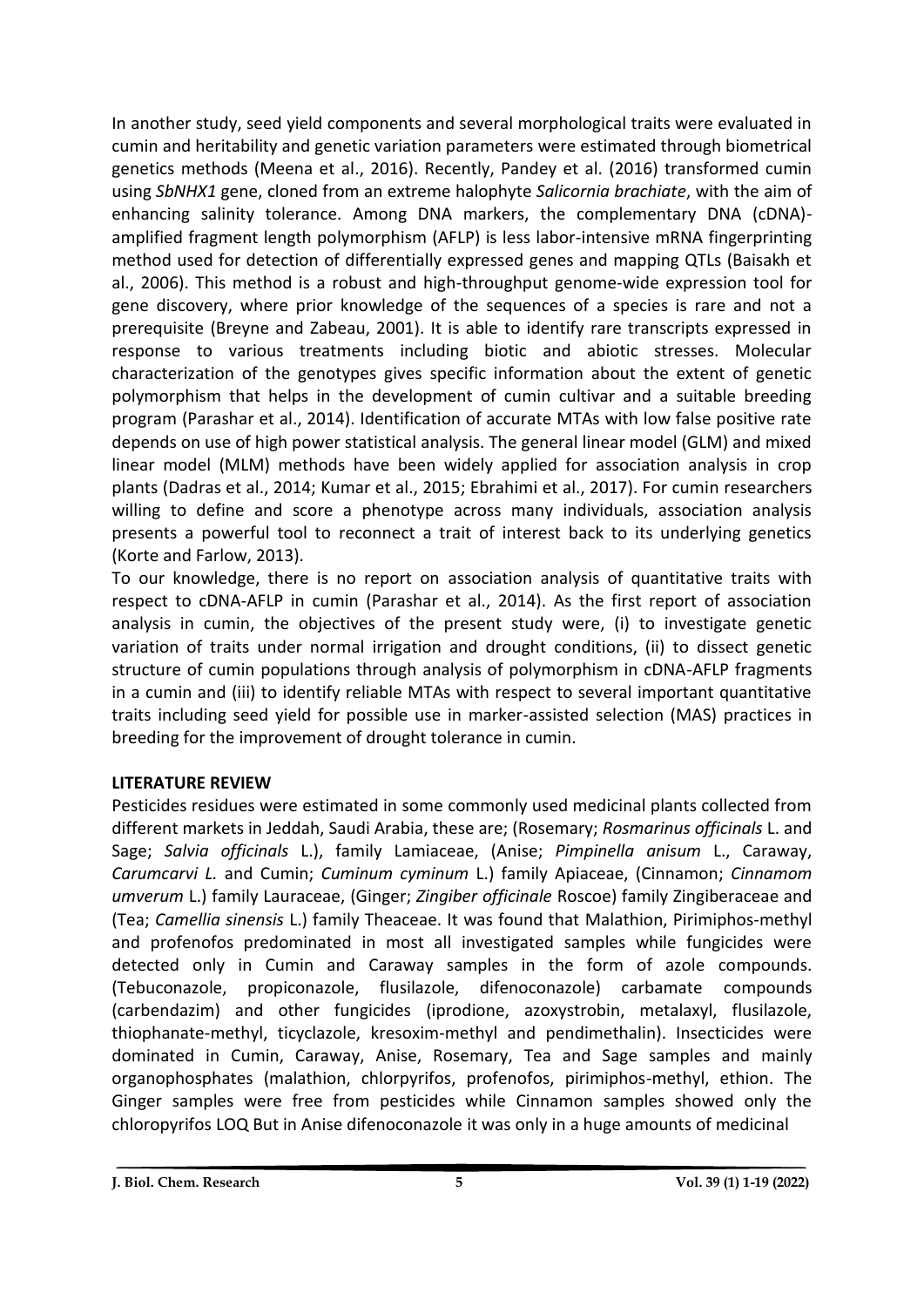plants are consumed in our daily life, in pharmaceutical industry and as crude herbs where they seemed to be safe products by consumers e.g.; Curcuma, Cayenne pepper, Ginger, Anis, Mint, Onions, Fenugreek, and Cumin enhance the synthesis of bile acids in the liver and their excretion in bile, what beneficially accelerate the digestion and absorption of lipids. Most of medicinal plants enhance the pancreatic and digestive enzymes of gastric mucosa (Lipase, Amylase and Protease). Also the extracts from medicinal plants and spices accelerate the digestion and decrease the time of feed/food passage through the digestive tract. Extracts of Curcuma, Red pepper, Black pepper, Cumin, cloves, Nutmeg, Cinnamon, Mint and Ginger showed anti -inflammatory effects in the rats. Many bioactive compounds of medicinal plants and spices play a vital role in the prevention of Lipid peroxidation. Generally medicinal plants are seemed to be miraculously treating many diseases and never looked at as a possible source of toxic substances. Residues of pesticide are found in all food items, vegetables, grains, fruits, eggs and fishes. Medicinal plants are liable to contain pesticides residues, which accumulate from Agriculture practice, treatment of soil during cultivation and administration of pesticides during storage of plants. Insect killer as DDT and its derivatives, g-HCH and other HCH isomers, HCB and cyclodiene derivatives such as aldrin, dieldrin, heptachlor and its epoxide were detected in crude herbal materials. other potentially contaminating pesticides includes organophosphates, carbamate Insecticides and herbicides, dithiocarbamate fungicides and triazine herbicides were also detected in the daily used medicinal plants. In addition polychlorinated biphenyls have been reported to occur in row herbal materials as a result of environmental pollution. According to the use of pesticides become a routine work in growing these plants in many countries and the level of using of these chemical materials is not very well authorized in developing countries and may have bad impacts and toxic effects in human health if it used without precautions and safety legally percentages. Accordingly this study was planned to investigate the levels of different pesticides residues in most common used medicinal plants and herbs collected from Jeddah, Saudi Arabia, with special references to their impacts on human health. The present study was undertaken to evaluate the efficacies and residue status at harvest for the pesticides Dimethoate, Thiamethoxam, Acetamiprid, Mancozeb and Difenoconazole in cumin crop during 2017-19. Supervised field trial was conducted and keeping in view the PHI, spraying with the requisite field dose of each pesticide was carried out @ 60, 90 & 105 DAS. The collected samples were analyzed using GC-MS-MS and LC-MS-MS for the pesticide residues status. The trend obtained for cumin yield (q ha-1) in the pooled data for different treatments during the years 2017-2019 was  $T2 > T6 > T5 > T1 > T3 > T4$  and  $> T7$  control thereby representing the efficacy of the various pesticide treatments. The residues status for the pesticides were below the prescribed MRL values with the spray at 60 and 90 DAS but spray  $\omega$  105 DAS resulted in higher MRL values for the pesticides dimethoate, thiamethoxam, acetamiprid and difenoconazole which ranged between 3.90–4.73; ~2.06 and ~2.19 and 1.84-2.04 ppm respectively. This indicates that pesticide use after 90 DAS should be strictly avoided to maintain the crop, residue free, its quality intact and thus promoting safe use and saA field experiment was conducted to study the bio-efficacy of different insecticides against cumin aphids [Myzuspersicae (Sulzer) and Hyadaphiscoriandri (Das)]. For the purpose, cumin [Gujarat Cumin 4 (GC-4)] crop was grown at Anand Agricultural University, Anand in first year one and second year two sprays were applied. First spray of insecticides was made at initiation of pest and second spray was given after 15 days.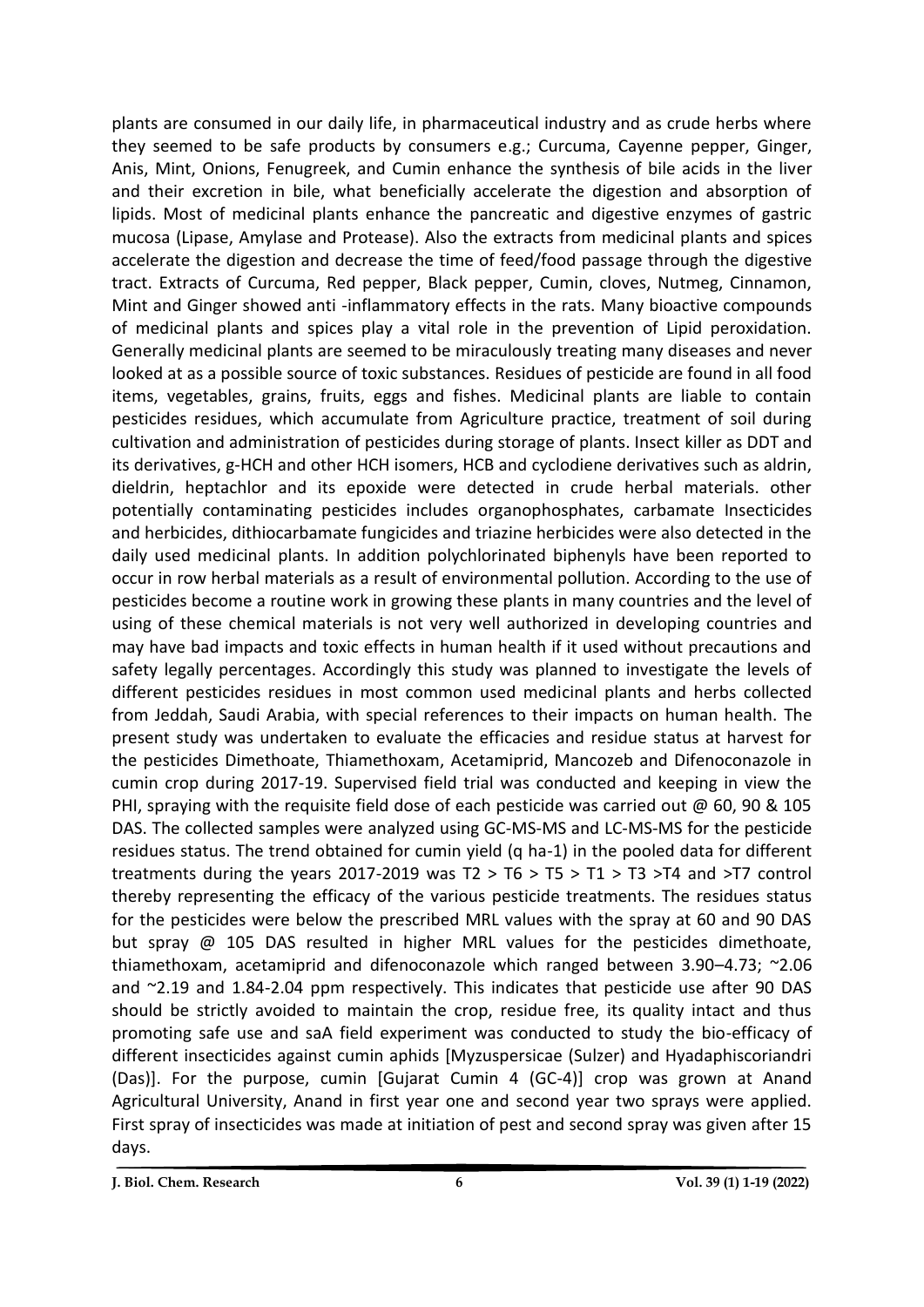Among the evaluated insecticides, flonicamid 50 WG 0.015 %, clothianidin 50 WDG 0.02 %, carbosulfan 25 EC 0.04% and thiacloprid 24 SC 0.024 % emerged out as the best treatments on the basis of efficacy against aphid, yield and economics. In this study Essential oils were used with cumin, cloves, cinnamon, laurel and anis to determine Minimum Inhibitory Concentration (MIC) against *Mycobacterium tuberculosis* strains. The MICs were determined on *M. tuberculosis* H37Rv sensitive to all five first line anti tuberculosis drugs (streptomycin, isoniazid, rifampicin, ethambutol and pirazinamide), two H37-Rv (CH-8 and CH-15) isoniazidresistant, two H37Rv (CH-07 and CH-09) rifampicin-resistant, two H37Rv (CH-03 and CH-06) streptomycin-resistant, and two H37Rv (CH-09 and CH-10) ethambutol-resistant using the microplatealamar blue assay. The results obtained showed that the cumin and cinnamon essential oils showed a MIC of 12.5 μg/ml against reference strain H37Rv. The five essential oils used in this study were effective against the isoniazid-resistant variant of H37RV with MIC values in the range 12.5-100 μg/ml, the most potent being the cumin and cin-namon (MIC = 12.5). Similar results were obtained against rifampicin-resistant variant of H37RV with MIC values in the range 12.5-100 μg/ml; the most active ones in this case were the essential oils of cumin and cloves. The essential oils of anis and laurel were active with MIC value to 100 μg/ml. clove, cumin, and cinnamon essential oils were active against all strains utilized in this study, with MIC values in the range 6.25  $\mu$ g/ml to 25  $\mu$ g/ml. Cumin is one of the commonly used spices in food preparations. It is also used in traditional medicine as a stimulant, a carminative and an astringent. In this study, we characterized the antioxidant activity of three commercially available cumin varieties, viz., cumin (*Cuminum cyminum*), black cumin (*Nigella sativa*) and bitter cumin (C. nigrum). The antioxidant capacity of cumin varieties was tested on Fe2+ ascorbate induced rat liver microsomal lipid peroxidation, soybean lipoxygenase dependent lipid peroxidation and 1,1-diphenyl-2-picrylhydrazyl (DPPH) radical scavenging methods. The total phenolic content of methanolic extracts of cumin varieties ranged from 4.1 to 53.6 mg g−1 dry weight. Methanolic extracts of all the three varieties of cumin showed higher antioxidant activity compared with that of the aqueous extract. Among the cumin varieties, bitter cumin showed the highest antioxidant activity followed by cumin and black cumin in different antioxidant systems. IC50 values of the methanolic extract of bitter cumin were found to be 0.32, 0.1 and 0.07 mg dry weight of cumin seeds on the lipoxygenase dependent lipid per oxidation system, the DPPH radical scavenging system and the rat liver microsomal lipid peroxidation system, respectively. The data also show that cumin is a potent antioxidant capable of scavenging hydroxy, peroxy and DPPH free radicals and thus inhibits radical-mediated lipid per oxidation. The high antioxidant activity of bitter cumin can be correlated to the high phenolic content among the three cumin varieties. Thus, bitter cumin with a high phenolic content and good antioxidant activity can be. Cumin is one of the commonly used spices in food preparations. It is also used in traditional medicine as a stimulant, a carminative and an astringent. In this study, we characterized the antioxidant activity of three commercially available cumin varieties, viz., cumin (*Cuminum cyminum*), black cumin (*Nigella sativa*) and bitter cumin (*C. nigrum*). The antioxidant capacity of cumin varieties was tested on Fe<sup>2+</sup> ascorbate induced rat liver microsomal lipid per oxidation, soybean lipoxygenase dependent lipid peroxidation and 1,1-diphenyl-2-picrylhydrazyl (DPPH) radical scavenging methods. The total phenolic content of methanolic extracts of cumin varieties ranged from 4.1 to 53.6 mg  $g^{-1}$  dry weight. Methanolic extracts of all the three varieties of cumin showed higher antioxidant activity compared with that of the aqueous extract.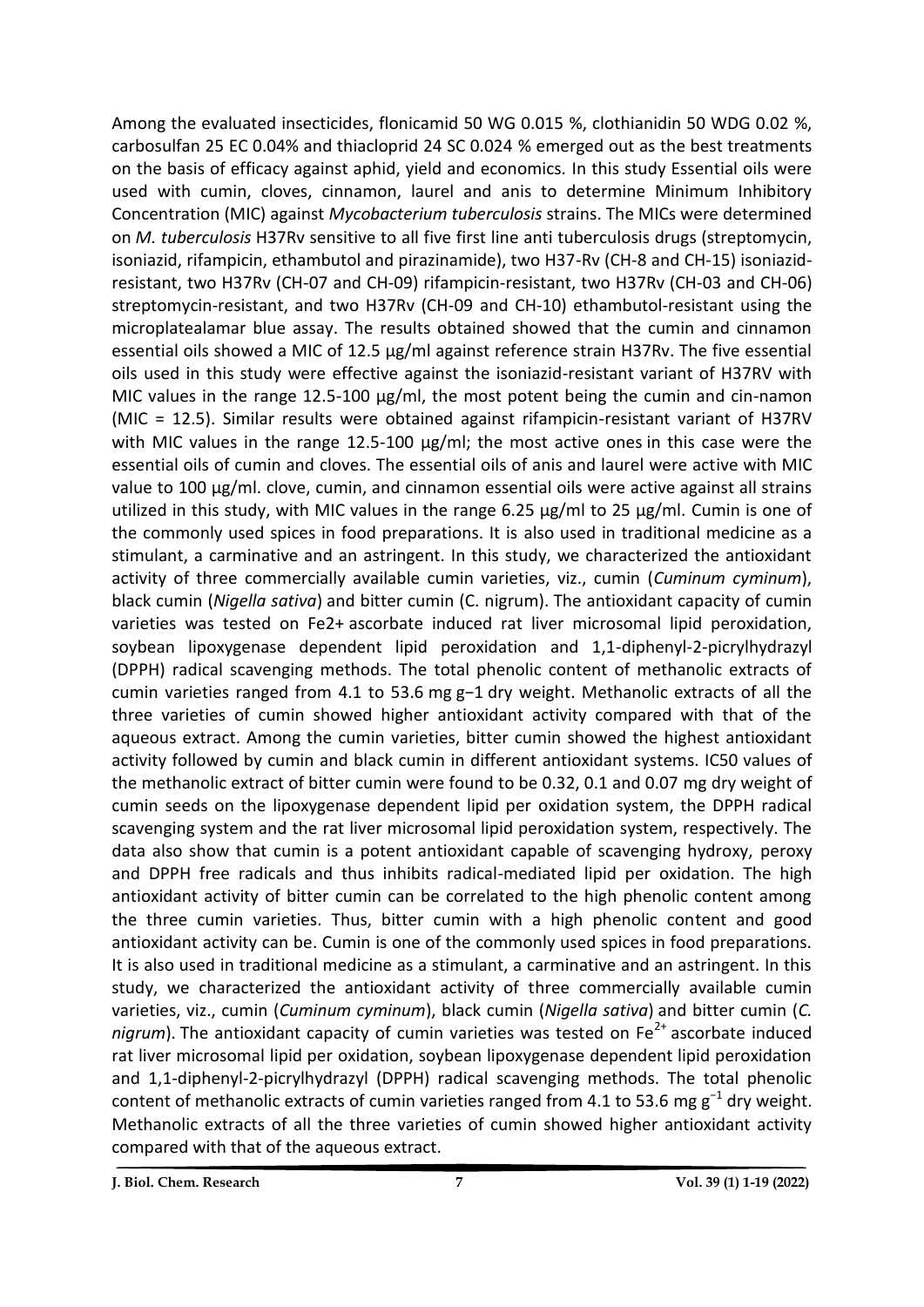Among the cumin varieties, bitter cumin showed the highest antioxidant activity followed by cumin and black cumin in different antioxidant systems.  $IC_{50}$  values of the methanolic extract of bitter cumin were found to be 0.32, 0.1 and 0.07 mg dry weight of cumin seeds on the lipoxygenase dependent lipid per oxidation system, the DPPH radical scavenging system and the rat liver microsomal lipid per oxidation system, respectively. The data also show that cumin is a potent antioxidant capable of scavenging hydroxy, peroxy and DPPH free radicals and thus inhibits radical-mediated lipid per oxidation. The high antioxidant activity of bitter cumin can be correlated to the high phenolic content among the three cumin varieties. Thus, bitter cumin with a high phenolic content and good antioxidant activity can be supplemented for both nutritional purposes and preservation of foods. Though soil organisms are well known for their immense diversity and contributions to maintenance of soil fertility since the time of Darwin, they figured on the global research and management agenda with initiation of the United Nations Convention on Biological Diversity (UN-CBD) Programme of Work on Agricultural Biodiversity (PoW) by the end of the twentieth century. The review of the PoW revealed that agricultural practices continue to threaten biodiversity and long-term sustainability of agricultural production itself through (i) conversion of natural habitats to croplands and (ii) loss of regulatory and supporting services supporting cost-effective production of health food. Agricultural development approaches targeting high levels of biodiversity, efficient use of locally available resources and optimization of multiple services/functions (e.g. food/ feed production, climate regulation, resilience and clean water) of agricultural land use started getting more and more attention with researches revealing the un sustainability of conventional high-input agricultural systems. Loss of soil biodiversity is causally linked to un sustainability and, conversely, its enhancement to sustainability of agriculture but the knowledge about this relationship is quite limited (Swift et al., 2002; Elser and Bennett, 2011; Pulleman et al., 2012). Agrochemical centred approaches to raise food production moved India from the list of food-deficient to food-surplus countries in the world. It is however conclusively established that the agricultural development path adopted in the past is no longer sustainable and needs innovative changes (Maikhuri et al., 2011; NAAS, New Delhi, 2012a,b,c; Duhamel and Vandenkoornhuyse, 2013). One such innovation would be to harness the potential of soil organisms in maintaining and enhancing multiple functions of agro ecosystems.

#### **STUDY AREA**

1. Inana (V-1), 2. Kuchera (V-2), 3. Gaju (V-3), 4. Chhilra (V-4), 5. Balaya (V-5), 6. Parashara (V-6), 7. Silariya (V-7), 8. Dehroli (V-8)

#### **RESEARCH METHODOLOGY**

We used Gujarat Cumin-4 (GC-4) variety in our study area. The combined effect of presowing seed treatment and varieties showed significant effect for growth and seed yield characters of cumin.

[Binomial name](https://en.wikipedia.org/wiki/Binomial_nomenclature) – *Cuminum cyminum*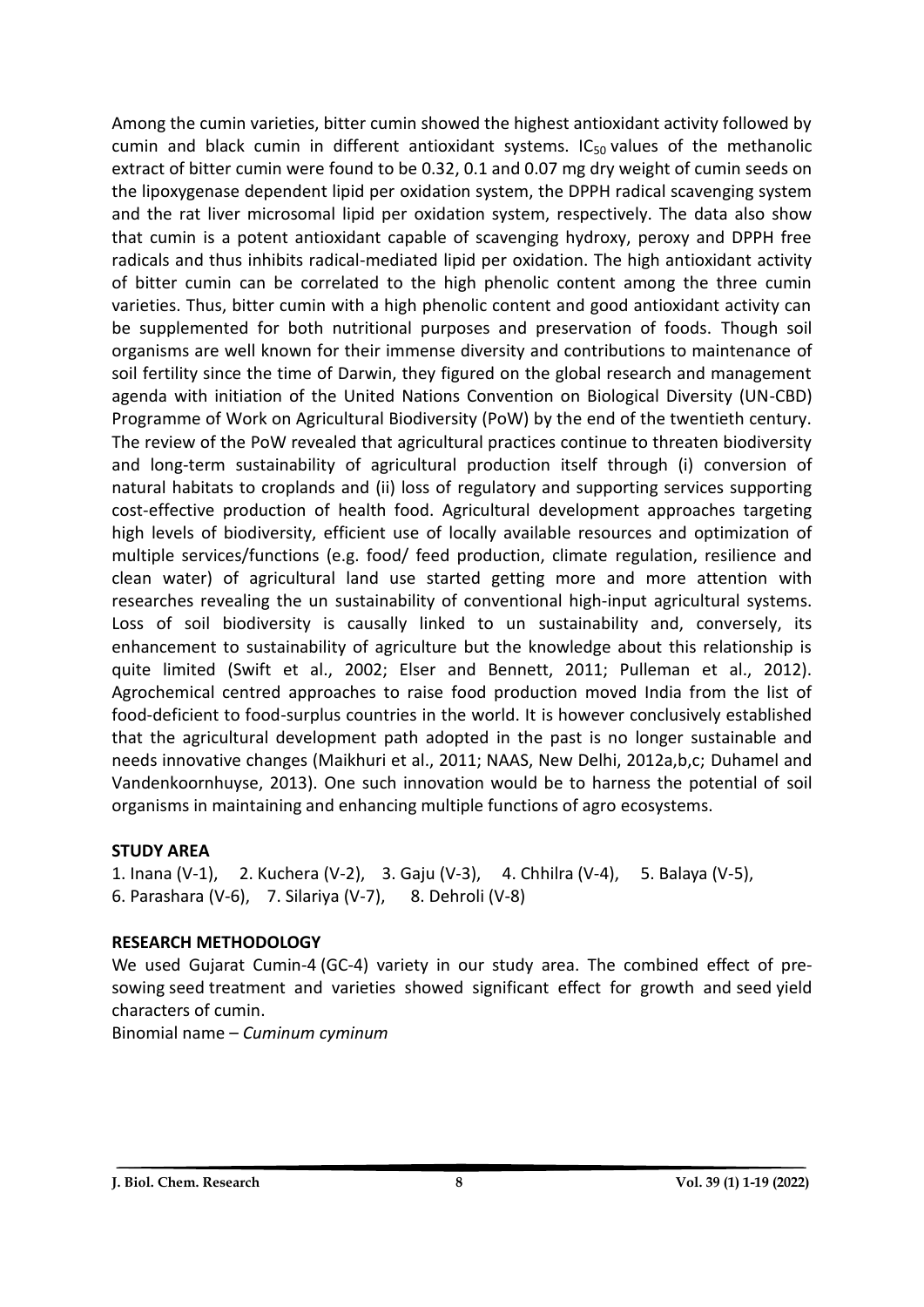#### **Seed details of used GC-4 Cumin Seed**

|          | <b>Scientific classification</b> | Shelf Life                  | 1 Year                    |
|----------|----------------------------------|-----------------------------|---------------------------|
| Kingdom  | Plantae                          | Variety                     | $GC-4$                    |
| Clade    | Tracheophytes                    | Seed Class                  | <b>TFL</b>                |
| Clade    | Angiosperms                      | Packaging Type<br>Available | Packet                    |
| Clade    | Eudicots                         | Packaging Size<br>Available | 2 kg                      |
| Clade    | <b>Asterids</b>                  | Price                       | Rs 350/kg<br>(2kg-700/kg) |
| Order    | Apiales                          | Color                       | <b>Brown</b>              |
| Family   | Apiaceae                         |                             |                           |
| Genus:   | Cuminum                          |                             |                           |
| Species: | C. cyminum                       |                             |                           |

# **PERSONAL PROTECTIVE APPARATUS**: Gloves, Long Sleeves, Boots and Mask etc.

**Tools:** These tools were used in soil sampling

Khurpi, Auger, Spade, Pen- Paper, Sieve, Plastic Bag, Banner and Board etc.

#### **METHODOLOGY OF SEED TREATMENT IN CUMIN PLOTS**

| <b>S. No.</b>                                   | $Plot -1$         | $Plot - 2$                                                   | $Plot - 3$                                                                           | $Plot - 4$                                                 |
|-------------------------------------------------|-------------------|--------------------------------------------------------------|--------------------------------------------------------------------------------------|------------------------------------------------------------|
| <b>Plant Treat.</b>                             | Soil $+$<br>Cumin | $Soil + Cumin +$<br>Pesticides                               | $Soil + Cumin + Bio-$<br>fertilizer                                                  | Soil +Cumin + Bio-fertilizer +<br>Pesticides               |
| Seed Treat.                                     | ----              | <b>Seed</b><br><b>Treatment</b><br>(Ampligo<br>Insecticides) | <b>Seed Treatment</b><br>(PSB-Phosphorus<br>Solubilizing Bacteria<br>Bio fertilizer) | <b>Seed Treatment</b><br>(Ampligo Insecticides and<br>PSB) |
| <b>Usage for</b><br><b>Total seeds</b><br>(5kg) | ----              | 2 <sub>ml</sub><br>5lit water                                | 25 <sub>ml</sub><br>300 ml water                                                     | 2ml, 5lit water + 25ml, 300ml<br>water                     |

## **METHODOLOGY OF SOIL TREATMENT IN CUMIN PLOTS**

| <b>S. No.</b>              | $Plot -1$         | $Plot - 2$                                           | $Plot - 3$                                              | Plot - 4                                                  |
|----------------------------|-------------------|------------------------------------------------------|---------------------------------------------------------|-----------------------------------------------------------|
| Plant<br>Treat.            | Soil $+$<br>Cumin | Soil + Cumin +<br>Pesticides                         | $Soil + Cumin + Bio-$<br>fertilizer                     | Soil + Cumin + Pesticides<br>+ Bio fertilizer             |
| Soil<br>Treat              |                   | Soil Treatment<br>(Tubeconazole<br>Fungisides Spray) | Soil Treatment<br>(Trichodermaviride<br>Bio fertilizer) | Soil Treatment<br>(Tubeconazole and<br>Trichodermaviride) |
| <b>Dosage</b><br>Per hact. |                   | 750ml<br>750lit water                                | 10kg (powder)<br>2qt. cow dung                          | 750ml, 750lit water<br>+10kg,(Powder)<br>2qt. cow dung    |

**J. Biol. Chem. Research 9 Vol. 39 (1) 1-19 (2022)**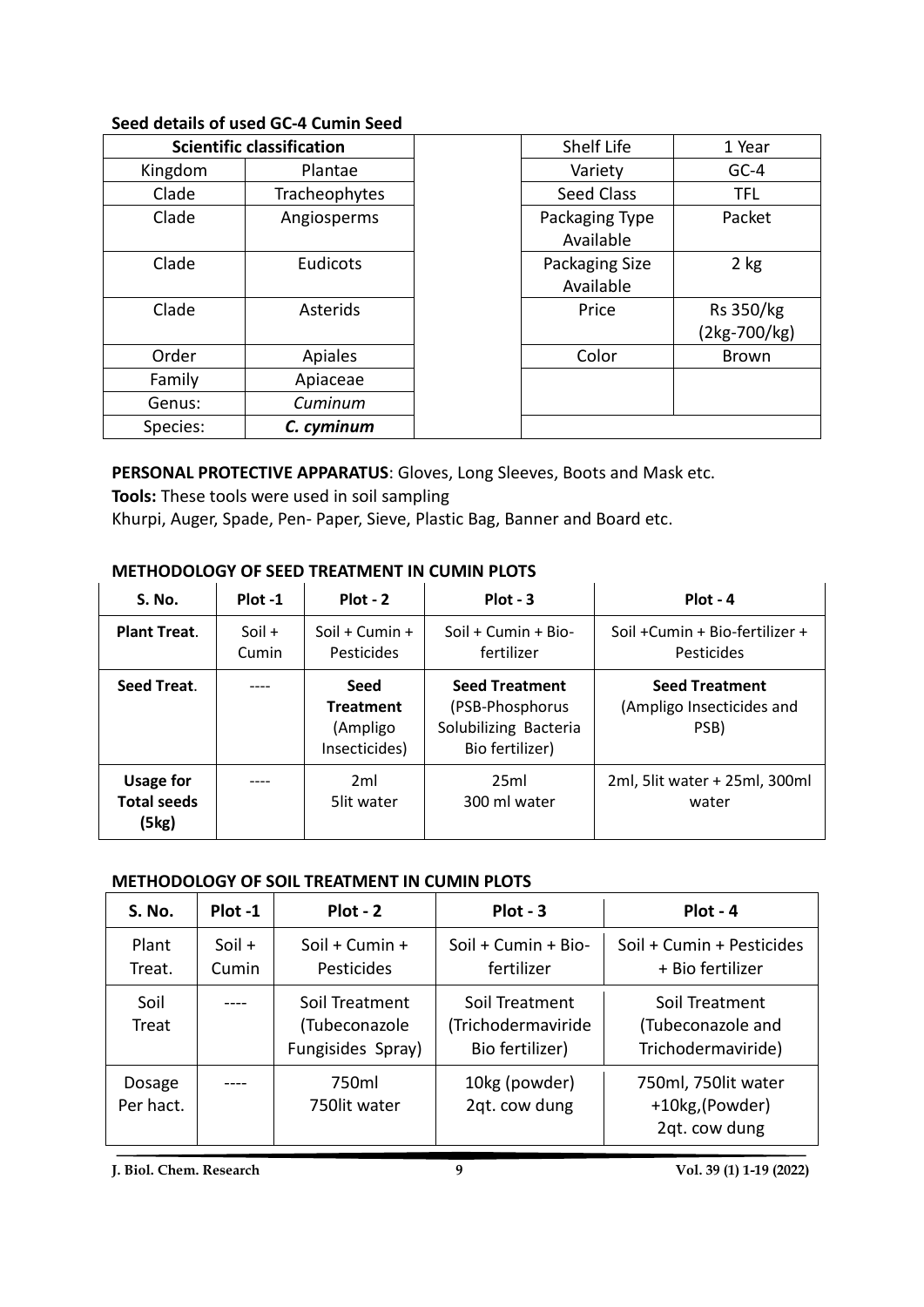**SEED WEIGHT and SPRAY:** Seed variety GC-4 was weighed by weighing balance. After that the seeds showered by hand in each plot.

**CHEMICALS and BIO AGENTS:** These were weighed by weighing balance. After that the pesticides and bio-fertilizer sprayed by sprayer in each plot.

**SEED GERMINATION and SEEDLING GROWTH:** Germination percentage is an estimate of the viability of a population of seeds. The equation to calculate germination percentage is:

#### **SGP = seeds germinated/total seeds x 100**.

The germination rate provides an measure of the time course of seed germination.

## **RECORDING OF READINGS OF SEED GERMINATION (%) OF CUMIN CROP AFTER 20 DAYS OF SOWING IN EIGHT VILLAGES AT NAGAUR REGION**

| S. No.         | <b>Village</b> | $P-1$ | $P-2$ | $P-3$ | $P - 4$ |
|----------------|----------------|-------|-------|-------|---------|
| $\mathbf{1}$   | Inana          | 66%   | 85%   | 70%   | 90%     |
| $\overline{2}$ | Kuchera        | 45%   | 61%   | 58%   | 78%     |
| 3              | Gaju           | 70%   | 86%   | 75%   | 95%     |
| 4              | Chhilra        | 68%   | 83%   | 73%   | 93%     |
| 5              | Balaya         | 76%   | 90%   | 86%   | 98%     |
| 6              | Parashara      | 73%   | 88%   | 81%   | 96%     |
| 7              | Silariya       | 55%   | 75%   | 68%   | 81%     |
| 8              | Dehroli        | 50%   | 71%   | 63%   | 80%     |

#### **YIELD SEED WEIGHT**

YSW = Total weight - Straw weight. Total Weight = Straw weight + Seed weight

#### **DATA ANALYSIS**

| 1. Plant Height    | $P-1$       | $P-2$     | $P-3$       | P-4         |
|--------------------|-------------|-----------|-------------|-------------|
| Maxi. Value.       | Balaya      | Balaya    | Balaya      | Balaya      |
|                    | $(15-32cm)$ | (20-38cm) | $(18-35cm)$ | (22-40cm)   |
| Mini. Value.       | Kuchera     | Kuchera   | Kuchera     | Kuchera     |
|                    | $(12-20cm)$ | (15-24cm) | $(15-21cm)$ | $(15-30cm)$ |
| 2. No. of Plants   | <b>P-1</b>  | $P-2$     | $P-3$       | <b>P-4</b>  |
| Maxi. No.          | Balaya      | Balaya    | Balaya      | Balaya      |
|                    | (36)        | (48)      | (43)        | (51)        |
| Mini. No.          | Kuchera     | Kuchera   | Kuchera     | Kuchera     |
|                    | (18)        | (28)      | (23)        | (35)        |
| 3. No. of Branches | $P-1$       | $P-2$     | $P-3$       | $P - 4$     |
| Maxi. No.          | Balaya      | Balaya    | Balaya      | Balaya      |
|                    | $(6-10)$    | (10-15)   | $(8-12)$    | $(10-18)$   |
| Mini. No.          | Chhilra     | Chhilra   | Chhilra     | Chhilra     |
|                    | (5-7)       | (8-11)    | $(7-10)$    | $(8-13)$    |

**J. Biol. Chem. Research 10 Vol. 39 (1) 1-19 (2022)**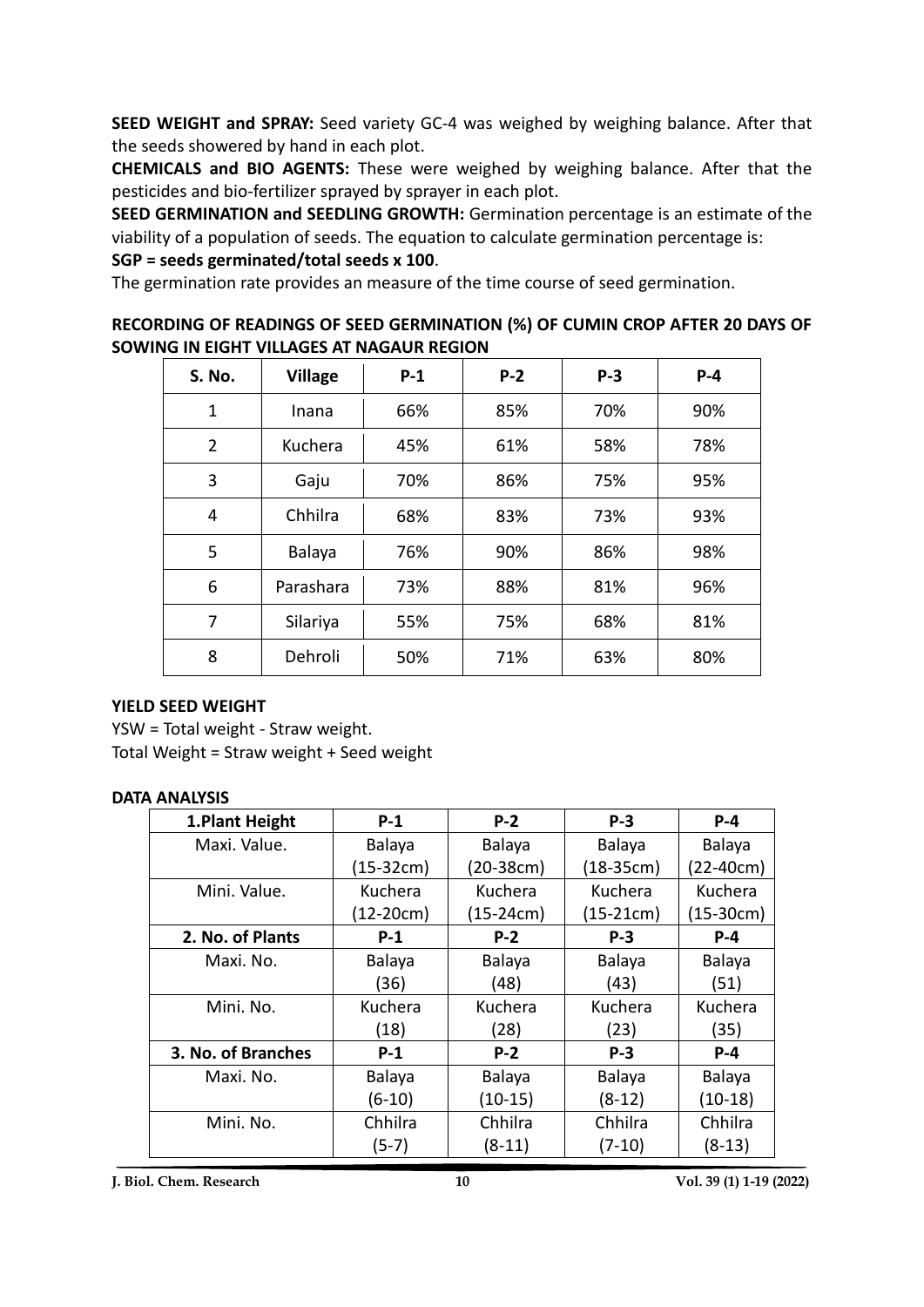| 4.No. of Spikes             | $P-1$     | $P-2$      | $P-3$      | $P-4$       |
|-----------------------------|-----------|------------|------------|-------------|
| Maxi. No.                   | Balaya    | Balaya     | Balaya     | Balaya      |
|                             | $(26-32)$ | (40-52)    | $(35-41)$  | (42-55)     |
| Mini. No.                   | Chhilra   | Chhilra    | Chhilra    | Chhilra     |
|                             | $(18-25)$ | $(33-38)$  | (24-29)    | $(38-41)$   |
| 5. Root Height              | $P-1$     | $P-2$      | $P-3$      | $P-4$       |
| Maxi. No.                   | Balaya    | Balaya     | Balaya     | Balaya      |
|                             | (6-8cm)   | (9-12cm)   | $(8-10cm)$ | $(10-15cm)$ |
| Mini. No.                   | Chhilra   | Chhilra    | Chhilra    | Chhilra     |
|                             | (5-7cm)   | (6-8cm)    | (5-8cm)    | (8-10cm)    |
| 6. Root Branches            | $P-1$     | $P-2$      | $P-3$      | $P-4$       |
| Maxi. No.                   | Balaya    | Balaya     | Balaya     | Balaya      |
|                             | $(7-10)$  | $(10-12)$  | $(8-11)$   | $(12-15)$   |
| Mini. No.                   | Silariya  | Silariya   | Silariya   | Silariya    |
|                             | $(4-6)$   | $(7-9)$    | $(6-8)$    | $(7-10)$    |
| 7. Umbel/ Plant             | $P-1$     | $P-2$      | $P-3$      | $P-4$       |
| Maxi. No.                   | Balaya    | Balaya     | Balaya     | Balaya      |
|                             | $(36-48)$ | $(70-80)$  | $(54-66)$  | (78-90)     |
| Mini. No.                   | Silariya  | Silariya   | Silariya   | Silariya    |
|                             | $(18-22)$ | $(30-32)$  | $(26-29)$  | (30-35)     |
| 8. Seed/Umbel               | $P-1$     | $P-2$      | $P-3$      | $P-4$       |
| Maxi. No.                   | Balaya    | Balaya     | Balaya     | Balaya      |
|                             | $(35-48)$ | (40-47)    | $(40-45)$  | (41-47)     |
| Mini. No.                   | Dehroli   | Dehroli    | Dehroli    | Dehroli     |
|                             | $(12-18)$ | $(20-33)$  | $(17-23)$  | $(20-35)$   |
| 9. Seed Germi.              | $P-1$     | $P-2$      | $P-3$      | $P-4$       |
| Maxi. %.                    | Balaya    | Balaya     | Balaya     | Balaya      |
|                             | (76%)     | (90%)      | (86%)      | (98%)       |
| Mini. %.                    | Kuchera   | Kuchera    | Kuchera    | Kuchera     |
|                             | (45%)     | (61%)      | (58%)      | (78%)       |
| 10 Seed Weight              | $P-1$     | $P-2$      | $P-3$      | $P-4$       |
| Maxi. Value.                | Balaya    | Balaya     | Balaya     | Balaya      |
|                             | (59.50gm) | (93gm)     | (77.50gm)  | (110gm)     |
| Mini. Value.                | Dehroli   | Dehroli    | Dehroli    | Dehroli     |
|                             | (50gm)    | (80gm)     | (62.5gm)   | (96.5gm)    |
| 11. Total Profit (Rs/hac)   | $P-1$     | $P-2$      | $P-3$      | $P-4$       |
| Maxi. Profit.               | Balaya    | Balaya     | Balaya     | Balaya      |
|                             | (86, 275) | (134, 850) | (112, 375) | (159, 500)  |
| Mini. Profit.               | Dehroli   | Dehroli    | Dehroli    | Dehroli     |
|                             | (72, 500) | (116,000)  | (90, 625)  | (139, 925)  |
| 12. Total Net Profit(Rs/ha) | $P-1$     | $P-2$      | $P-3$      | $P-4$       |
| Maxi. Net Profit.           | Balaya    | Balaya     | Balaya     | Balaya      |
|                             | (55,150)  | (101, 125) | (79,450)   | (124,975)   |
| Mini. Net Profit.           | Dehroli   | Dehroli    | Dehroli    | Dehroli     |
|                             | (41, 375) | (82, 275)  | (57, 700)  | (100, 400)  |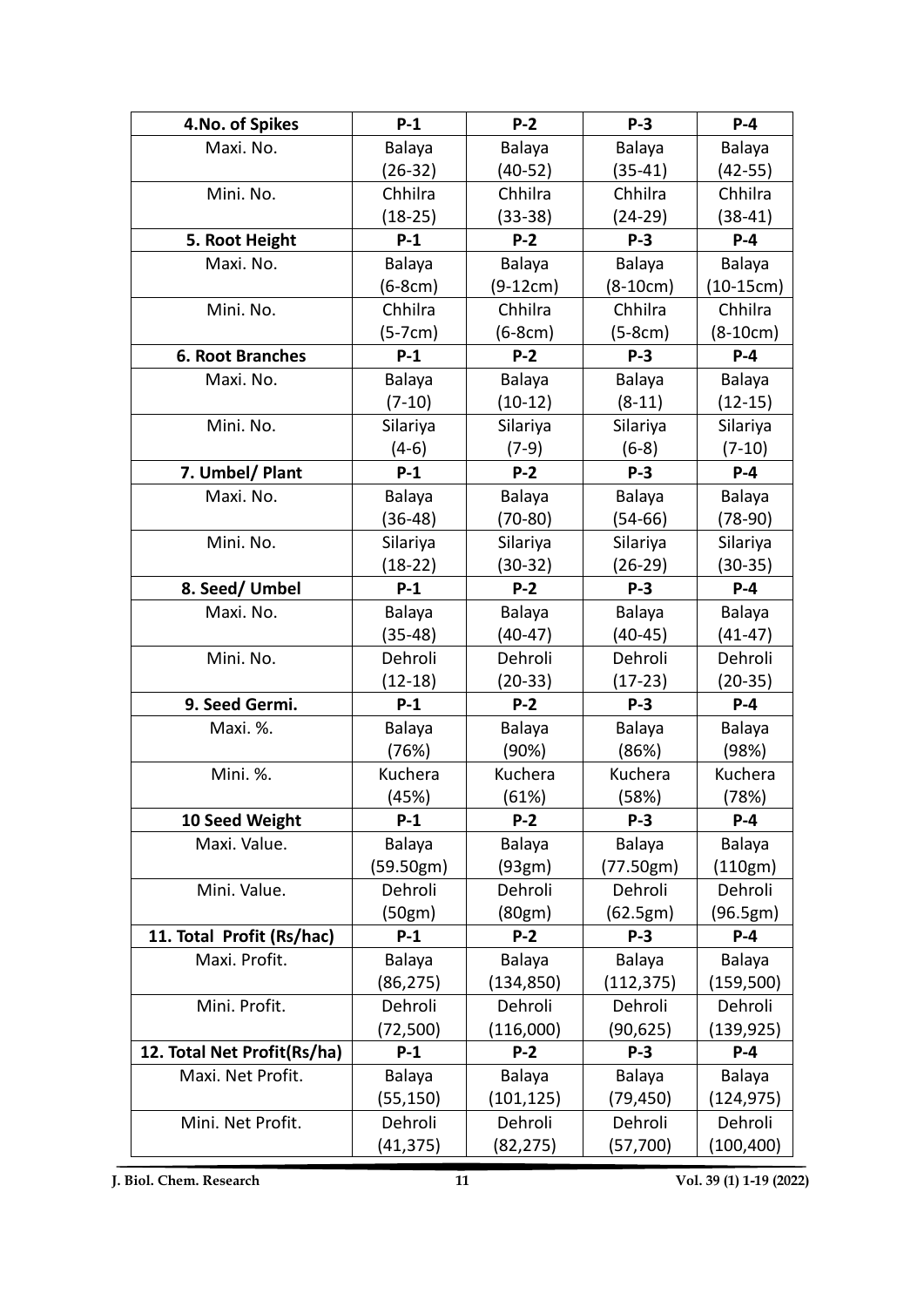| 13. Benefit: Cost | $P-1$   | $P-2$   | $P-3$   | $P - 4$ |
|-------------------|---------|---------|---------|---------|
| Maxi, Value.      | Balaya  | Balaya  | Balaya  | Balaya  |
|                   | (2.77)  | (3.99)  | (3.41)  | (4.61)  |
| Mini. Value.      | Dehroli | Dehroli | Dehroli | Dehroli |
|                   | (2.32)  | (3.43)  | (2.75)  | (3.90)  |

#### **TOTAL PRODUCTION AND PROFIT COST RATIO**

|    | <b>Village Name</b> | No. of Plots | <b>Total Production (quintal/ha)</b> | <b>Profit Cost Ratio</b> |
|----|---------------------|--------------|--------------------------------------|--------------------------|
| 1) | Inana               | $P-1$        | 5.75                                 | 2.67                     |
|    |                     | $P-2$        | 8.90                                 | 3.82                     |
|    |                     | $P-3$        | 7.37                                 | 3.24                     |
|    |                     | $P-4$        | 10.62                                | 4.46                     |
| 2) | <b>Kuchera</b>      | $P-1$        | 5.50                                 | 2.56                     |
|    |                     | $P-2$        | 8.62                                 | 3.70                     |
|    |                     | $P-3$        | 6.87                                 | 3.02                     |
|    |                     | $P - 4$      | 10.30                                | 4.32                     |
| 3) | Gaju                | $P-1$        | 5.65                                 | 2.63                     |
|    |                     | $P-2$        | 8.75                                 | 3.76                     |
|    |                     | $P-3$        | 7.00                                 | 3.08                     |
|    |                     | $P - 4$      | 10.50                                | 4.40                     |
| 4) | Chhilra             | $P-1$        | 5.35                                 | 2.49                     |
|    |                     | $P-2$        | 8.45                                 | 3.63                     |
|    |                     | $P-3$        | 6.60                                 | 2.90                     |
|    |                     | $P - 4$      | 10.00                                | 4.19                     |
| 5) | <b>Balaya</b>       | $P-1$        | 5.95                                 | 2.77                     |
|    |                     | $P-2$        | 9.30                                 | 3.99                     |
|    |                     | $P-3$        | 7.75                                 | 3.41                     |
|    |                     | $P - 4$      | 11.00                                | 4.61                     |
| 6) | Parashara           | $P-1$        | 5.87                                 | 2.73                     |
|    |                     | $P-2$        | 9.20                                 | 3.95                     |
|    |                     | $P-3$        | 7.50                                 | 3.30                     |
|    |                     | $P - 4$      | 10.90                                | 4.57                     |
| 7) | Silariya            | $P-1$        | 5.20                                 | 2.42                     |
|    |                     | $P-2$        | 8.12                                 | 3.49                     |
|    |                     | $P-3$        | 6.50                                 | 2.86                     |
|    |                     | $P - 4$      | 9.75                                 | 4.09                     |
| 8) | Dehroli             | $P-1$        | 5.00                                 | 2.32                     |
|    |                     | $P-2$        | 8.00                                 | 3.43                     |
|    |                     | $P-3$        | 6.25                                 | 2.75                     |
|    |                     | $P-4$        | 9.65                                 | 3.90                     |

#### **MEAN AND STANDARD DEVIATION VALUE OF CUMIN PARAMETERS (TOTAL PRODUCTION AND PROFIT COST RATIO)**

| <b>Parameters</b>       | No. of Plot | <b>Mean</b> | <b>SD</b> |
|-------------------------|-------------|-------------|-----------|
|                         | $P-1$       | 5.53        | 0.3114    |
| <b>Total Production</b> | $P-2$       | 8.66        | 0.3962    |
|                         | $P-3$       | 6.98        | 0.5356    |
|                         | $P - 4$     | 10.34       | 0.4580    |
|                         | $P-1$       | 3.43        | 0.8685    |
|                         | $P-2$       | 3.72        | 0.1878    |
| <b>Profit: Cost</b>     | $P-3$       | 3.07        | 0.2167    |
|                         | $P - 4$     | 4.31        | 0.2054    |

**J. Biol. Chem. Research 12 Vol. 39 (1) 1-19 (2022)**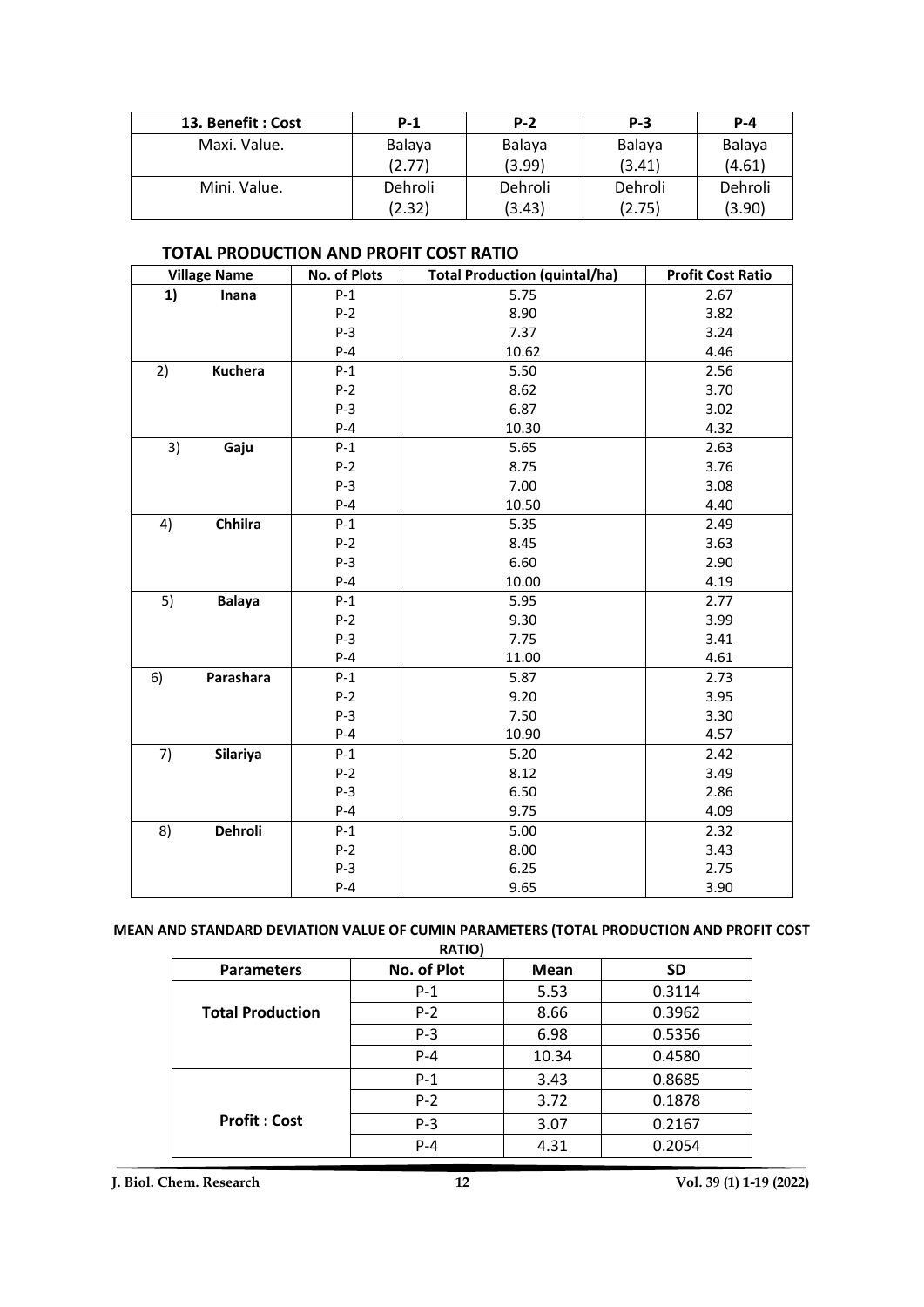





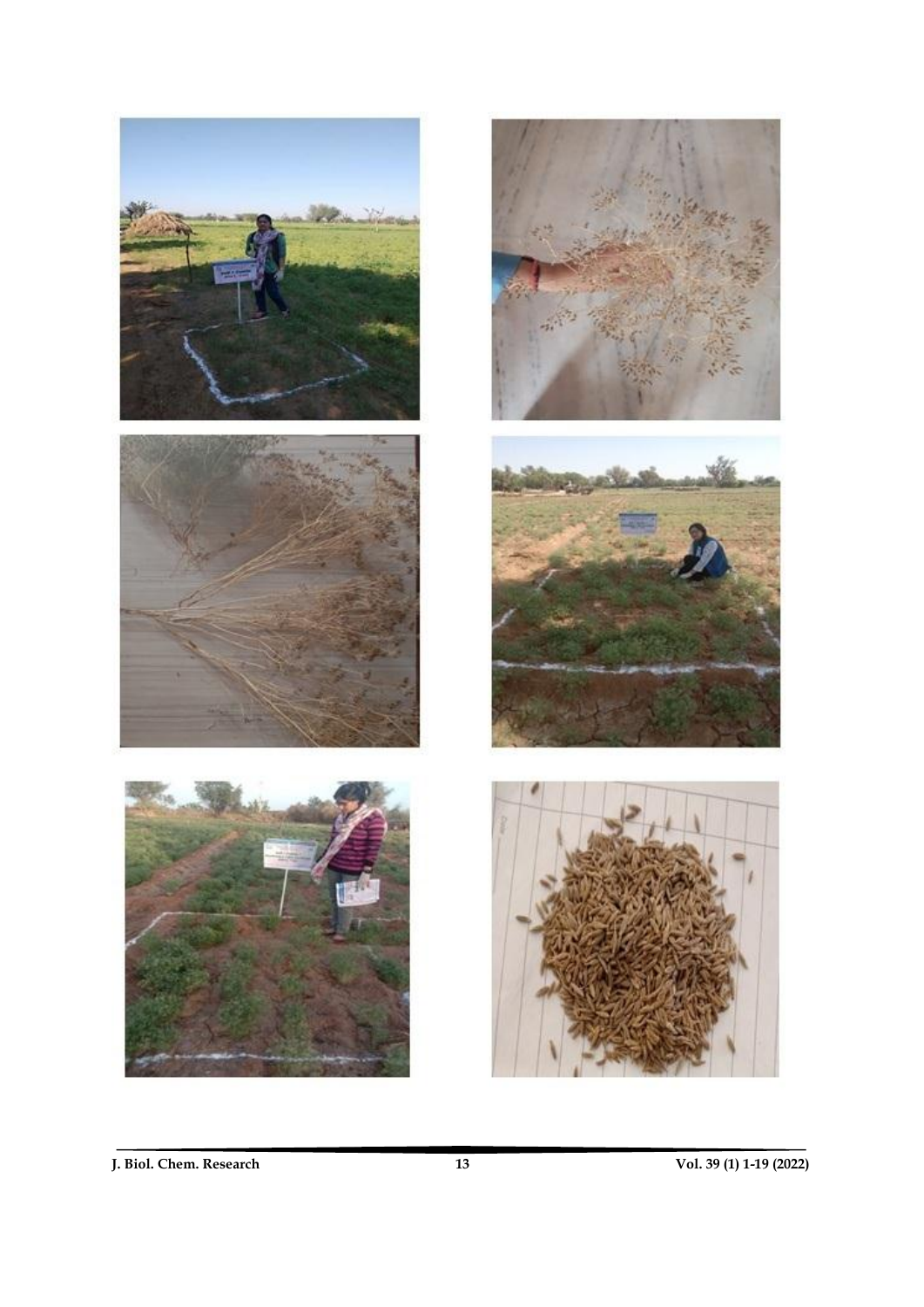#### **EFFECT OF PESTICIDES ON CUMIN CULTIVATION**

We used an optimum amount of pesticides in my research work so that the plant remains disease free. The use of pesticide increased crop production and yielded more in less land. The use of pesticide reduced the problem of weeds in the crop. During the seed treatment, the seeds were treated with pesticides, which caused the seed to be free of bacteria and fungal and the percentage of seed germination was also good. The crop was able to grow well even in adverse conditions, due to which the crop was obtained at aoptimum time. It effectively controls soil borne pathogens causing wilt disease and root rot disease in the crop. The possibility of waterborne diseases and insect-transmitted diseases was less with the use of pesticides in the crop. The new seeds were of good quality, large in size and healthy. Due to this, they were stored for the next season. Soil quality and Soil fertility were less affected by the use of an optimum amount of pesticide.

#### **CONCLUSION**

Out of all these eight villages, cumin plant height was the maximum in all four plots P-1,P-2,P-3 and P-4 of Balaya village (40cm), while cumin plant height was the minimum in all four plots of Kuchera village (30cm). It happened because the soil of Balaya village is the most sandy, soft and free of large soil particles and the soil of Kuchera village is very hard, saddle and containing large soil particles. The maximum no. of plants was found in the four plots of Balaya village (51), while the minimum no. of plants was found in all four plots of Kuchera village (35). The maximum no. of braches (18) and spikes (55) were found in the four plots of Balaya village, while the minimum no. of branches (13) and spikes (41) were found in all four plots of Chhilra village. The maximum root height was found in the four plots of Balayavillage (15cm), while the minimum root height was found in all four plots of Chhlira village (10cm). The maximum no. of root braches was found in the four plots of Balaya village (15), while the minimum no. of root branches was found in all four plots of Silariya village (10). The maximum no. of umbels per plant was found in the four plots of Balaya village (90), while the minimum no. of umbels per plant was found in all four plots of Silariya village (35). The maximum no. of seeds per umbel was found in the four plots of Balaya village (47), while the minimum no. of seeds per umbel was found in all four plots of Dehroli village (35). The maximum Seed weight was found in the four plots of Balaya village (110gm), while the minimum seed weight was found in Dehroli village (96.5gm).The maximum seed germination % was found in the four plots of Balaya village (98%), while the minimum seed germination was found in Kuchera village (78%). The maximum Total Production (yield) was found in the four plots of Balayavillage (11q/hac), while the minimum total production was found in Dehroli village (9.65q/hac). The maximum Total Profit was found in the four plots of Balayavillage (1,59,500 Rs/hac), while the minimum total profit was found in Dehroli village (1,39,925 Rs/hac). The maximum Total Net Profit was found in the four plots of Balaya village (1,24,975 Rs/hac), while the minimum total net profit was found in Dehroli village (1,00,400 Rs/hac). The maximum Profit – Cost Ratio was found in the four plots of Balaya village (4.61), while the minimum profit-cost ratio was found in Dehroli village (3.90). Out of the four plots in all the villages the growth parameters, yield parameters and economical parameters of the P-4 plot were found to be good quantity and quality while the above parameters were found to be low quantity in the P-1 plot. I used chlorinated pesticides (Ampligo and Tubeconazole) in optimum quantity in eight selected villages, due to which the problem of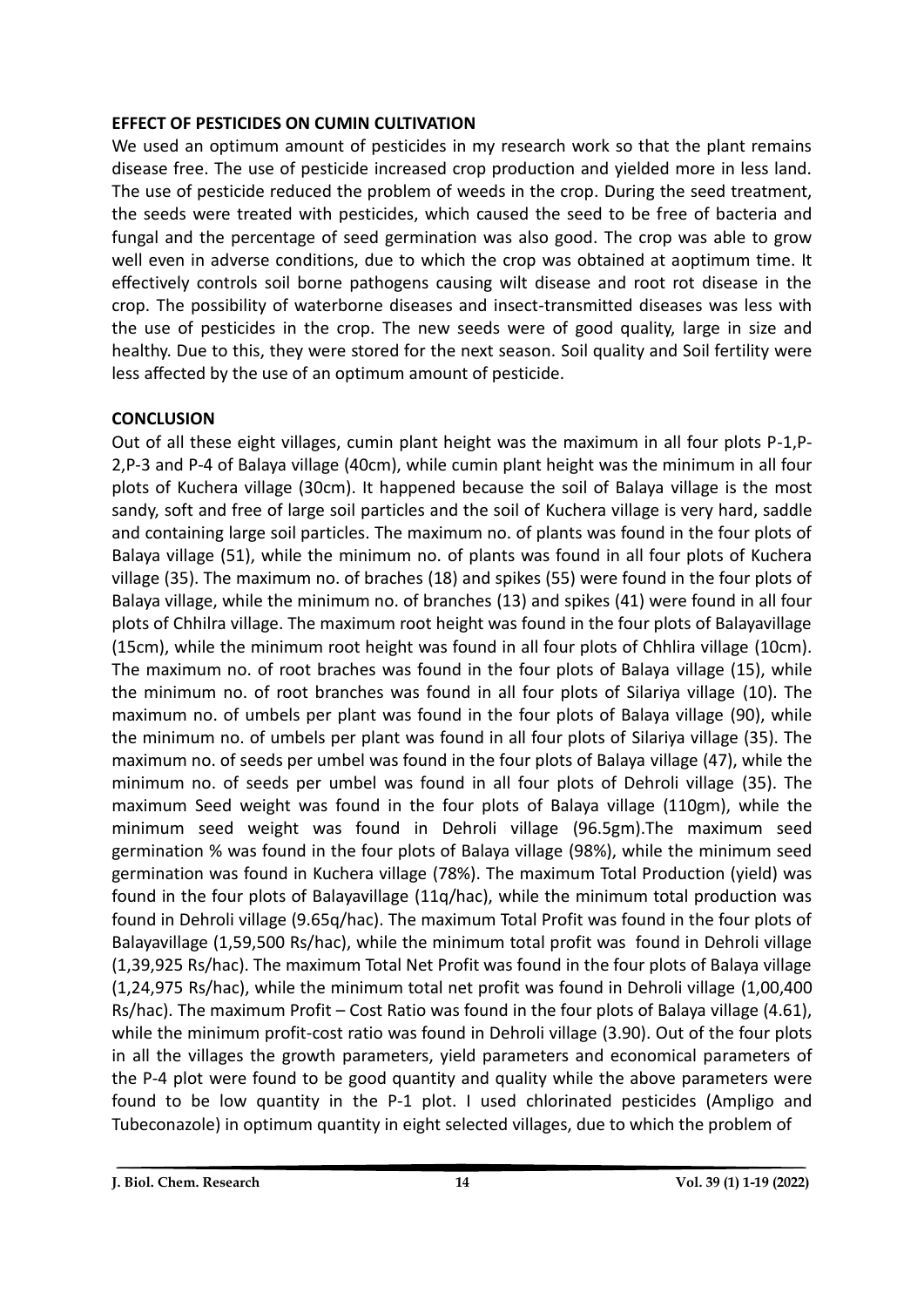weeds was less in our research area and farmers used non- chlorinated pesticides (Kuchera – Stamp) due to which weed problem was more in their fields. Plants remain disease free and healthy by using chlorinated pesticide in our research area and plants were found to be diseased even after using non- chlorinated pesticide (Silariya and Dehroli Village – Monocrotophos) by farmers. The use of chlorinated pesticide in the research plot gave good production and even after using non- chlorinated pesticide (Kuchera –Stamp and Dehroli – Monocrotophos) by the farmers, they got the production less than the prescribed quantity. I used chlorinated pesticide, due to which the height and number of plants and plant growth were good in the research plot, whereas these growth parameters were found to be less than normal in the farmers field (Chhilra – Mancozeb 45). I used chlorinated pesticide (Ampligo) for the treatment of seeds in research work, due to which we got good percentage of seed germination and good quality seeds, whereas the percentage of seeds germination was less than due to non- treatment of seeds by the farmers. I used chlorinated pesticide in research area, due to which good crop was obtained in less land and in reasonable time whereas farmers used non- chlorinated pesticide but they took more time to get the crop.

#### **ACKNOWLEDGMENTS**

We are thankful to Dr. Deepak Vyas, Dr. Tulika Chakrabarti, Department of Chemistry, and Dr. Archana Gajbhiye, Department of Biotechnology, Sir Padampat Singhania University, Udaipur, (Raj) for their valuable suggestions and encouragement during this work. Our sincere thanks to Dr. Hariram Choudhary, Scientist, Krishi Vigyan Kendra, Athiyasan, Nagaur for providing necessary facilities of laboratory and library. We are also grateful to Dr. Raaz K. Maheshwari, Former Associate Professor, Department of Chemistry, Nagaur (Raj.) and Dr. Mahendra Singh Rathore, Associate Professor, Department of Zoology, S.B.R.M. Govt PG College, Nagaur for their valuable advice, help and suggestions during the course of this research assignment.

#### **REFERENCES**

- **Abdelkader, H., Hajjo, M. and Fatma, U. (2009).** "Medicinal Plants, Pesticide Residues, and Methods of Pesticide Analysis" Chapter, 15. Hand book of Pesticides Residues Analysis Edited by Hamir Singh Rathore and Leo M. L. Nollet CRC Press PP. 401-434.
- **Abhilash, P.C. and Singh, N. (2008).** "Multiple residue extraction for organochlorine pesticides in medicinal plants". *Bulletin of* environmental contamination *and* toxicology, 81: 604-607.
- **Agrawi, A. and Sharma, B. (2010)** Pesticides induced oxidative stress in mammalian systems. *International Journal of Biological and Medical Research,* 1: 90-104.
- **Alavanja, M.C.R. (2004).** "Health Effects of Chronic Pesticide Exposure Cancer and Neurotoxicity". *Annual Review of Public Health,* 25.155-97.
- **Anastassiades, M., Tasdelen, B., Scherbaum, E. and Stajnbaher, D. (2007).** "Recent developments in QuEChERS methodology for pesticide multi residue analysis". In: Ohkawa, H., Miyagawa, H. and Lee, P.W. (Eds.), Pesticide Chemistry: Crop Protection, Public Health, Environmental Safety. Wiley-VCH, Weinheim.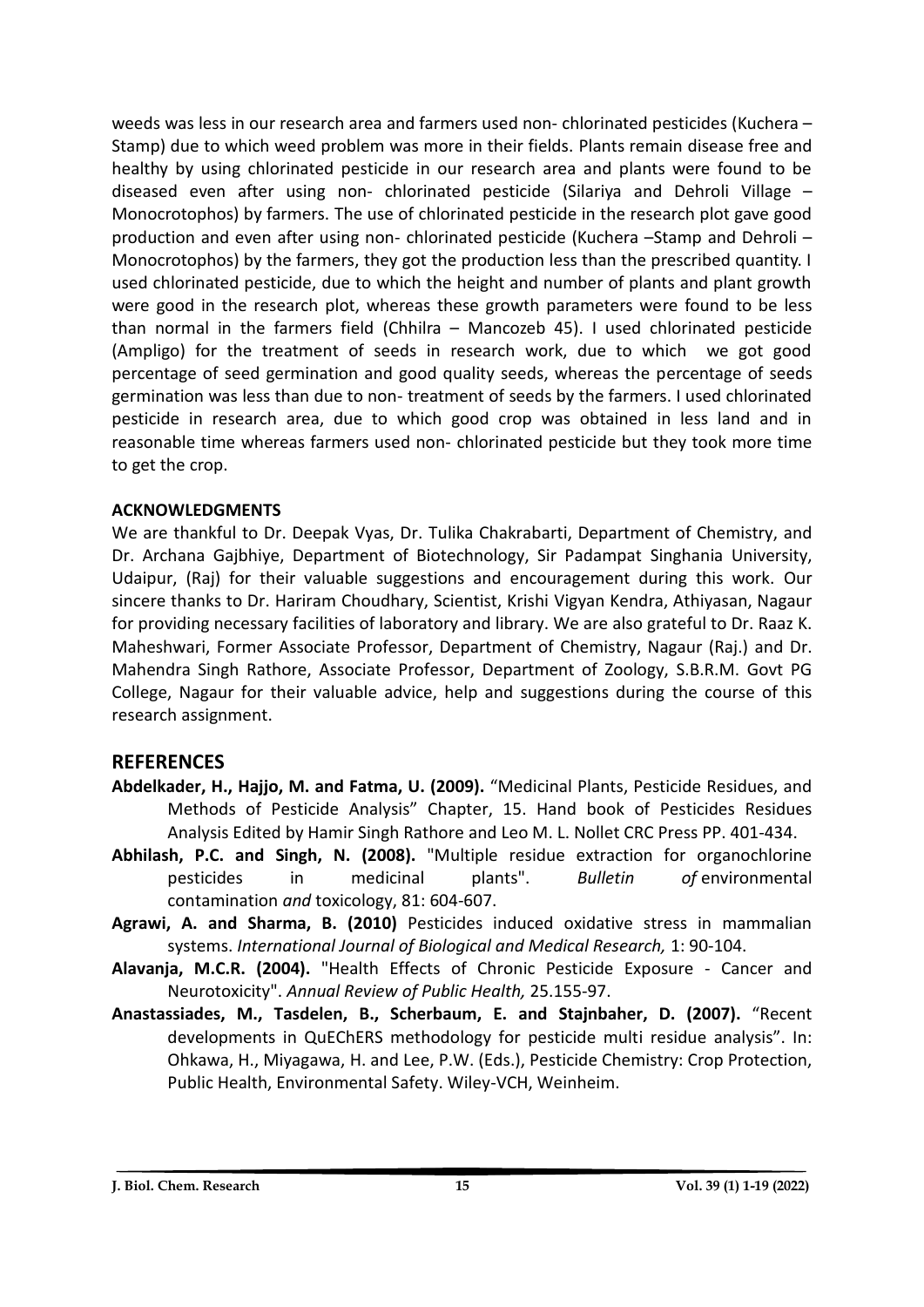- **Anastassiades, M., Lehotay, S., Stajnbaher D.F. and Schenck, F. (2003).** "Fast and easy multiresidue method employing acetonitrile extraction/partitioning and dispersive solid-phase extraction" for the determination of pesticide residues in produce. *Journal of AOAC International,* 86(2): 412-431.
- **Anonymous (2008).** Annual Report "Monitoring of Pesticide Residues at National Level". AINP on Pesticide Residues. AAU, Anand (Gujarat).
- **Anonymous (2009).** Annual Report "Monitoring of Pesticide Residues at National Level". AINP on Pesticide Residues. AAU, Anand (Gujarat).
- **Awodele, O., Popoola, T.D., Amadi, K.C., Coker, H.A. and Akintonwa, A. (2003).**"Traditional medicinal plants in Nigeria Remedies or risks," *Journal of Ethnopharmacology*, 150: 614-618.
- **Barakat, A.A., Badawy, H., Salama, E., Attallah, E. and Maatook, G. (2007).**"Simple and rapid method ofanalysis for determination of pesticide residues in honey using dispersive solid phase extraction and GC determination". *Journal* of *Food*, *Agriculture* and *Environment*, 5: 97-100.
- **Baye, H. and Hymete, A. (2010).** "Lead and cadmium accumulation in medicinal plants collected from environmentally different sites". *Bulletin of environmental contamination and toxicology*, 84: 197-201.
- **Bhat, H., Sampath, P., Pai, R., Bollor, R., Baliga, M. and Fayad, R. (2016).** "Indian medicinal plants as immunomodulators": scientific validation of the ethnomedicinal beliefs. Bioactive Food as Dietary Interventions for Arthritis and Related Inflammatory Diseases. *International Journal of Ecotoxicology and Ecobiology*, 1(3) 67-71.
- **Bödeker, W. and C. Dümmler (2002).** "Pestizide und Gesundheit", 2nd ed. Karlsruhe British crop protection council.
- **Bouvier, G., Blanchard, O., Momas, I. and Seta, N. (2006).** Pesticide exposure of nonoccupationally exposed subjects compared to some occupational exposure: A French pilot study. *Science of the Total Environment,* 366:74-91.
- **Bouwman, H., Van den Berg, H. and Kylin, H. (2011).** DDT and malaria prevention: Addressing the paradox. *Environmental Health Perspectives,* 119: 744-747.
- **Bulayeva, N.N. and Watson, C.S. (2004).** Xenoestrogen induced ERK-1 and ERK-2 activation via multiple membrane-initiated signalling pathways. *Environmental Health Perspectives,* 112: 1481-1487.
- **Casida, J. and Quistad, G. (2004).** Organophosphate Toxicology: Safety aspects of non-acetyl cholinesterase secondary targets. *Chemical Research in Toxicology,* 17: 983-992.
- **Cohn, B., Cirillo, P. and Christianson, R. (2010).** Prenatal DDT exposure and testicular Cancer: A nested case-control study. *Archives of Environmental and Occupational Health*, 65:127-134.
- **Crosby, D.G. (1972).** Fate of Organic Pesticides in the Aquatic Environment.173-188. R.F. Gould, [Ed.], *American Chemical Society, Advances in chemistry series*- III.
- **Delidaki, M., Gu, M., Hein, A., Vatish, M. and Grammatopoulos, D.K. (2011).** Interplay of cAMP and MAPK pathways in hCG secretion and fusogenic gene expression in a trophoblast cell line. *Molecular and Cellular Endocrinology,* 332:213-320.
- **Desmet, J.M., De Maeyer Hazes, B. and Lasters, I. (1992).** "The dead-end elimination theorem and its use in protein side-chain positioning". *Nature,* 356: 539-542.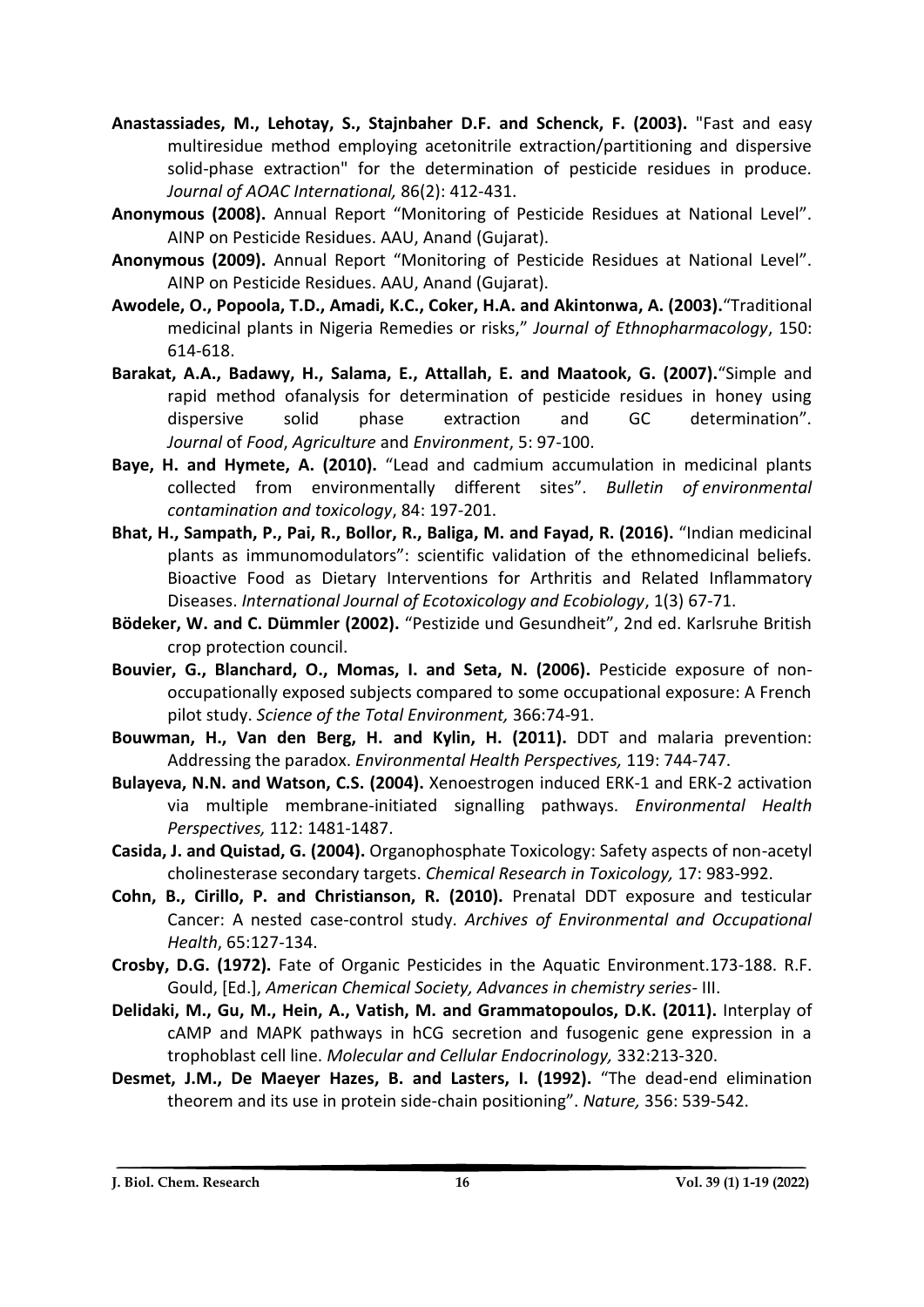- **Eaton, D.L., Daroff, R.B., Autrup, H., Bridges, J., Buffler, P., Costa, L.G. and Spencer, P.S. (2008).** Review of the toxicology of chlorpyrifos with an emphasis on human exposure and neurodevelopment. *Critical Reviews in Toxicology,* 38:1-125.
- **El-Ghorab, A.H., F. Osman, M.A., Abd El Mageed, M.S., Shaheen, A.M., Hussein, A.F., Mansour, A., Hamdy, Sh., Khaled, F., El-Massrey and Shibamot T. (2014).** "Effects of Fermentation and Cooking on the Quality of Sausages and Burgers" *International Journal of Food and Nutritional Sciences*, 3(3).
- **Engeler, E. (2009).** UN: Treaty expanded by 9 more Dangerous Chemicals, The Guardian. FAO Manual, "Submission and evaluation of pesticide residues data for the estimation of maximum residue levels in food and feed. Rome", Italy, Food and Agriculture Organization of the United Nations (FAO Plant Production and Protection 2009. Paper 197.
- **Fowler, P.A., Bellingham, M., Sinclair, K.D., Evans, N.P., Pocar, P., Fischer, B., Schaedlich, K., Schmidt, J.S., Amezaga, M.R., Bhattacharya, S., Rhind, S.M. and O'Shaughnessy, P.J. (2012).** Impact of endocrine-disrupting compounds (EDCs) on female reproductive health. *Molecular and Cellular Endocrinology,* 355:231-239.
- **Gomez-Concha, C., Flores-Herrera, O., Olvera-Sanchez, S., Espinosa-Garcia, M.T. and Martinez, F. (2011).** Progesterone synthesis by human placental mitochondria is sensitive to PKA inhibition by H89. *International Journal of Biochemistry and Cell Biology,* 43: 1402-1411.
- **Gwinn, M.R., Whipkey, D.L., Tennant, L.B. and Weston, A. (2005).** Differential gene expression in normal human mammary epithelial cells treated with malathion monitored by DNA microarrays. *Environmental Health Perspectives,* 113: 1046-1051.
- **Hwang, E.S., Cash, J.N. and Zabik, M.J. (2002).** Chlorine and chlorine dioxide treatment to reduce or remove EBDCs and ETU residues in a solution. *Journal of Agricultural and Food Chemistry,* 50:4734-4742.
- **Hwang, E.S., Cash, J.N. and Zabik, M.J. (2001).** Post-harvest treatments for the reduction of mancozeb in fresh apples. *Journal of Agricultural and Food Chemistry,* 49:3127-3132.
- **Jeng, Y. and Watson C.S. (2011).** Combinations of physiologic estrogens with xenoestrogens alter ERK phosphorylation profiles in rat pituitary cells. *Environmental Health Perspectives,* 119:104-112.
- **Junttila, M.R., Li, S.P. and Westermarck, J. (2008).** Phosphatase-mediated crosstalk between MAPK signalling pathways in the regulation of cell survival. *The FASEB Journal,* 22:4954-4965.
- **Korrick, S.A., Chen, C., Damokosh, A.W., Ni, J., Liu, X., Sung, I.C., Altshul, L., Ryan L. and Xu, X. (2001).** Association of DDT with spontaneous abortion: A case-control study. *Annals of Epidemiology,* 11: 491-496.
- **Li, X., Zhang, S. and Safe, S. (2006).** Activation of kinase pathways in MCF-7cells by 17betaestradiol and structurally diverse estrogenic compounds. *The Journal of Steroid Biochemistry and Molecular Biology,* 98; 122-132.
- **Liu, J., Zhao, M., Zhuang, S., Yang, Y. and Yang, Y. (2012).** Low concentrations of o, p'-DDT inhibit gene expression and prostaglandin synthesis by estrogen receptorindependent mechanism in rat ovarian cells. *PLoS ONE,* 7, e49916.
- **Longnecker, M.P., Klebanoff, M.A., Zhoo, H. and Bruck, J.W. (2001).** Association between maternal serum concentration of the DDT metabolite DDE and preterm and small for gestational age babies at birth. *Lancet,* 358: 110-114.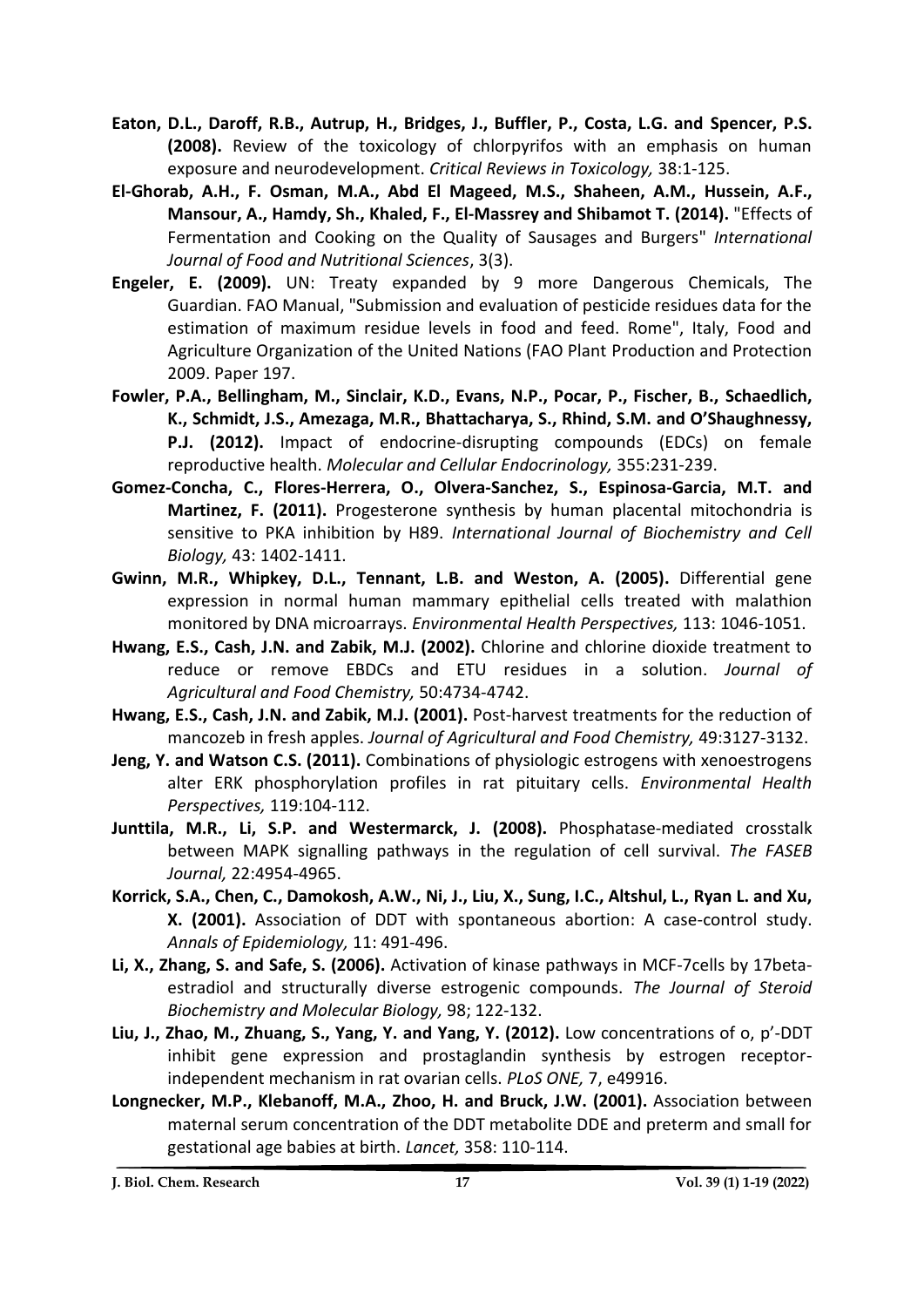- **Magnarelli, G., Souza, M.S., P. de D' Angelo, A.M. (2009).** Heptachlor and op' DDT effects on protein kinase activities associated with human placenta particulated fractions. *Biochemical and Molecular Toxicology,* 23:185-192.
- **Maldonado-Mercado, M., Espinosa-Garc'ıa, M.T., Cuauht'emoc, G.C., Monreal-Flores, J. Martinez, F. (2008).** Steroidogenesis in BeWo cells: Role of protein kinase A and benzodiazepines. *International Journal of Biochemistry and Cell Biology,* 40: 901- 908.
- **Marino, M., Pellegrini, M., La Rosa, P. and Acconcia, F. (2012).** Susceptibility of estrogen receptor rapid responses to xenoestrogens: physiological outcomes. *Steroids,* 77: 910-917.
- **Miller, G.C. and Hedlert, V.R. (1987).** Environmental photodecomposition of pesticides, In, Fate of Pesticides in the Environment. Edition-I Biggm J.W. and Seiher, J.N. (Eds) University of California, Experiment Station, Oakland. *Publication* 3320:75-86.
- **Mostafalou, S. and Abdollahi, M. (2013).** Pesticides and human chronic diseases: Evidences, mechanisms, and perspectives. *Toxicology and Applied Pharmacology,* 268: 157-177.
- **OECD (2010).** "Guidance for the derivation of an acute reference dose. "Paris, France, Organisation for Economic Co-operation and Development (ENV/JM/MONO, 15; Series on Testing and Assessment, No. 124.
- **Pathak, R., Mustafa, M.D., Ahmed, R., Tripathi, A., Guleria, K. and Banerjee, B.D. (2010).** Association between recurrent Miscarriages and Organochlorine Pesticide Levels. *Clinical Biochemistry,* 43: 131-135.
- **Peter, K.V. (2001).** Handbook of Herbs and Spices. Volume 1 Published by Wood head Publishing Limited and CRC Press LLC, Abington Hall, Abington Cambridge CB1 6AH England.
- **Platel, K. and Srinivasan, K. (2001).** "Studies on the influence of dietary spices on food transit time in experimental rats. *Nutrition Research,* 21: 1309-1314.
- **Ridano, M.E., Racca, A.C., Flores-Martín, J., Camolotto, S.A., Magnarelli de Potas, G.M., Genti-Raimondi, S. and Panzetta-Dutari, G.M. (2012).** Chlorpyrifos modifies the expression of genes involved in human placental function. *Reproductive Toxicology,* 33: 331-338.
- **Rogan, W. and Chen, A. (2005).** Health risks and benefits of bis (4-chlorophenyl)-1,1,1trichloroethene (DDT). *Lancet,* 366: 763-773.
- **Roskoski, R. Jr. (2012).** ERK1/2 MAP kinases: Structure, function, and regulation. *Pharmacological Research,* 66: 105-143.
- **SANCO (2012).** Method Validation and Quality Control Procedures for Pesticide Residues Analysis in Food and Feed. Document No. SANCO/12495/2011. pp:13. European Commission. EU Reference Laboratories for Residue of Pesticides.
- **Srinivasan, T.N. (2001).** "Trade, Development and Growth." Graham Memorial Lecture. *Essays in International Economics*, 225. Princeton, NJ: Princeton University department of Economics.
- **Sengupta, D., Wasim Aktar, M., Alam, S. and Chowdhury, A. (2010).** Impact assessment and decontamination of pesticides from meat under different culinary processes. *Earth and Environmental Science Environmental Monitoring and Assessment,* 169: 37-43.